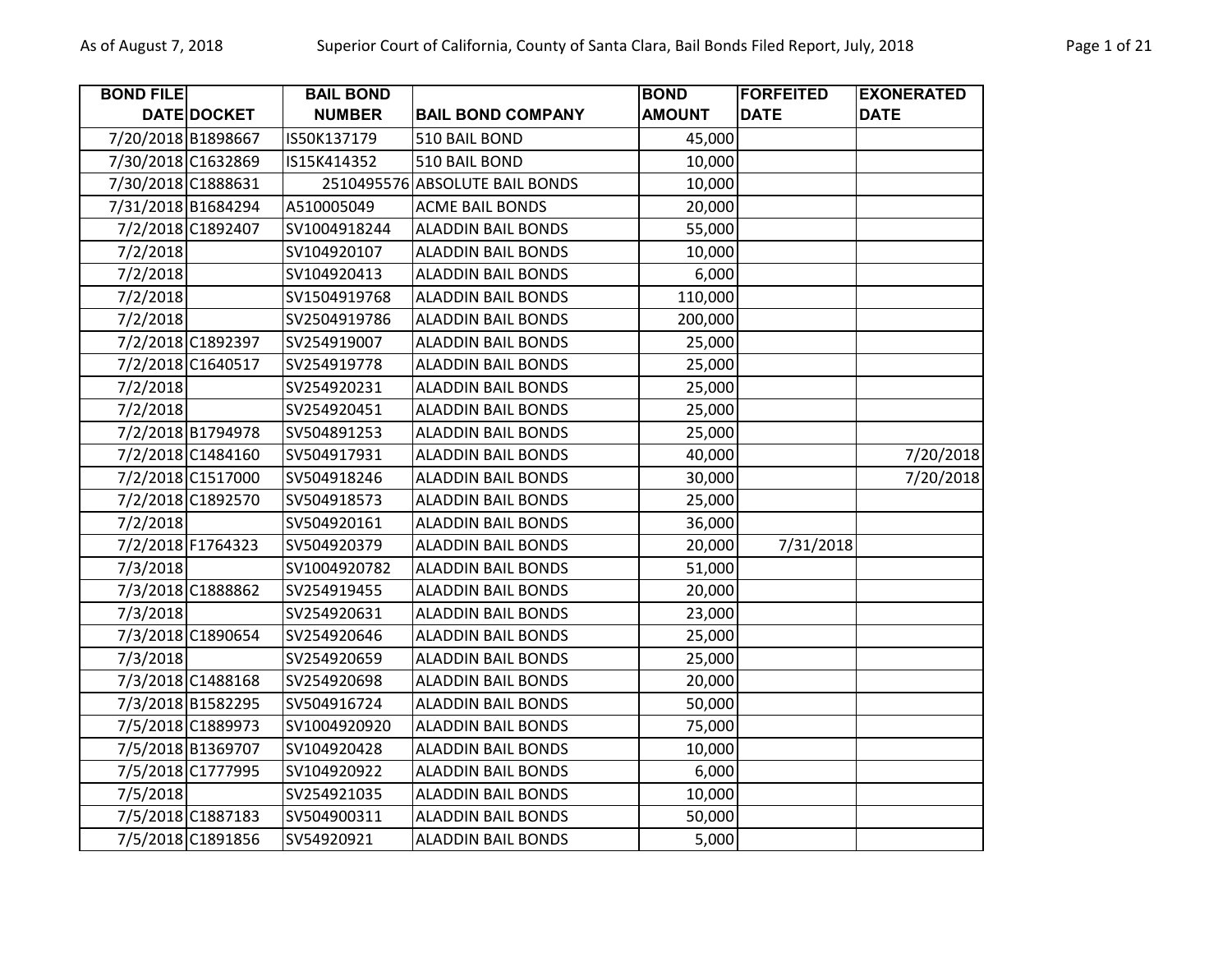| <b>BOND FILE</b> |                    | <b>BAIL BOND</b> |                           | <b>BOND</b>   | <b>FORFEITED</b> | <b>EXONERATED</b> |
|------------------|--------------------|------------------|---------------------------|---------------|------------------|-------------------|
|                  | DATE DOCKET        | <b>NUMBER</b>    | <b>BAIL BOND COMPANY</b>  | <b>AMOUNT</b> | <b>DATE</b>      | <b>DATE</b>       |
|                  | 7/5/2018 C1893899  | SV54921013       | <b>ALADDIN BAIL BONDS</b> | 4,000         |                  |                   |
|                  | 7/9/2018 C1894263  | SV1004921856     | <b>ALADDIN BAIL BONDS</b> | 61,000        |                  |                   |
|                  | 7/9/2018 F1868446  | SV104921123      | <b>ALADDIN BAIL BONDS</b> | 6,000         | 8/3/2018         |                   |
|                  | 7/9/2018 C1893385  | SV104921407      | <b>ALADDIN BAIL BONDS</b> | 10,000        |                  |                   |
| 7/9/2018         |                    | SV104921468      | <b>ALADDIN BAIL BONDS</b> | 10,000        |                  |                   |
| 7/9/2018         |                    | SV104921839      | <b>ALADDIN BAIL BONDS</b> | 10,000        |                  |                   |
|                  | 7/9/2018 F1868435  | SV10921124       | <b>ALADDIN BAIL BONDS</b> | 6,000         | 8/3/2018         |                   |
|                  | 7/9/2018 C1894031  | SV1504921323     | <b>ALADDIN BAIL BONDS</b> | 100,000       |                  |                   |
|                  | 7/9/2018 C1780014  | SV254919979      | <b>ALADDIN BAIL BONDS</b> | 15,000        |                  |                   |
| 7/9/2018         |                    | SV254921219      | <b>ALADDIN BAIL BONDS</b> | 25,000        |                  |                   |
|                  | 7/9/2018 F1765181  | SV254921325      | <b>ALADDIN BAIL BONDS</b> | 15,000        |                  |                   |
|                  | 7/9/2018 C1769204  | SV254921326      | <b>ALADDIN BAIL BONDS</b> | 15,000        |                  |                   |
|                  | 7/9/2018 C1776782  | SV254921327      | <b>ALADDIN BAIL BONDS</b> | 15,000        |                  |                   |
| 7/9/2018         |                    | SV254921523      | <b>ALADDIN BAIL BONDS</b> | 10,000        |                  |                   |
|                  | 7/9/2018 C1889442  | SV254921711      | <b>ALADDIN BAIL BONDS</b> | 15,000        |                  |                   |
| 7/9/2018         |                    | SV254921820      | <b>ALADDIN BAIL BONDS</b> | 25,000        |                  |                   |
| 7/9/2018         |                    | SV254921909      | <b>ALADDIN BAIL BONDS</b> | 25,000        |                  |                   |
| 7/9/2018         |                    | SV504920408      | <b>ALADDIN BAIL BONDS</b> | 40,000        |                  |                   |
|                  | 7/9/2018 C1890225  | SV504920963      | <b>ALADDIN BAIL BONDS</b> | 26,000        |                  |                   |
|                  | 7/9/2018 F1765453  | SV504921121      | <b>ALADDIN BAIL BONDS</b> | 30,000        |                  |                   |
|                  | 7/9/2018 C1894747  | SV504921337      | <b>ALADDIN BAIL BONDS</b> | 27,000        |                  |                   |
|                  | 7/9/2018 F1869002  | SV54921122       | <b>ALADDIN BAIL BONDS</b> | 5,000         | 8/3/2018         |                   |
| 7/9/2018         |                    | SV54921585       | <b>ALADDIN BAIL BONDS</b> | 5,000         |                  |                   |
|                  | 7/9/2018 C1894934  | SV54921638       | <b>ALADDIN BAIL BONDS</b> | 5,000         |                  | 7/10/2018         |
| 7/10/2018        |                    | SV1004922074     | <b>ALADDIN BAIL BONDS</b> | 50,000        |                  |                   |
| 7/10/2018        |                    | SV104921392      | <b>ALADDIN BAIL BONDS</b> | 10,000        |                  |                   |
| 7/10/2018        |                    | SV104922146      | <b>ALADDIN BAIL BONDS</b> | 10,000        |                  |                   |
|                  | 7/10/2018 C1894783 | SV254922062      | <b>ALADDIN BAIL BONDS</b> | 11,000        |                  |                   |
| 7/10/2018        |                    | SV254922198      | <b>ALADDIN BAIL BONDS</b> | 25,000        |                  |                   |
|                  | 7/10/2018 B1897819 | SV254922213      | <b>ALADDIN BAIL BONDS</b> | 20,000        |                  | 7/17/2018         |
| 7/10/2018        |                    | SV254922264      | <b>ALADDIN BAIL BONDS</b> | 10,000        |                  |                   |
|                  | 7/10/2018 C1895071 | SV504922069      | <b>ALADDIN BAIL BONDS</b> | 50,000        | 7/11/2018        |                   |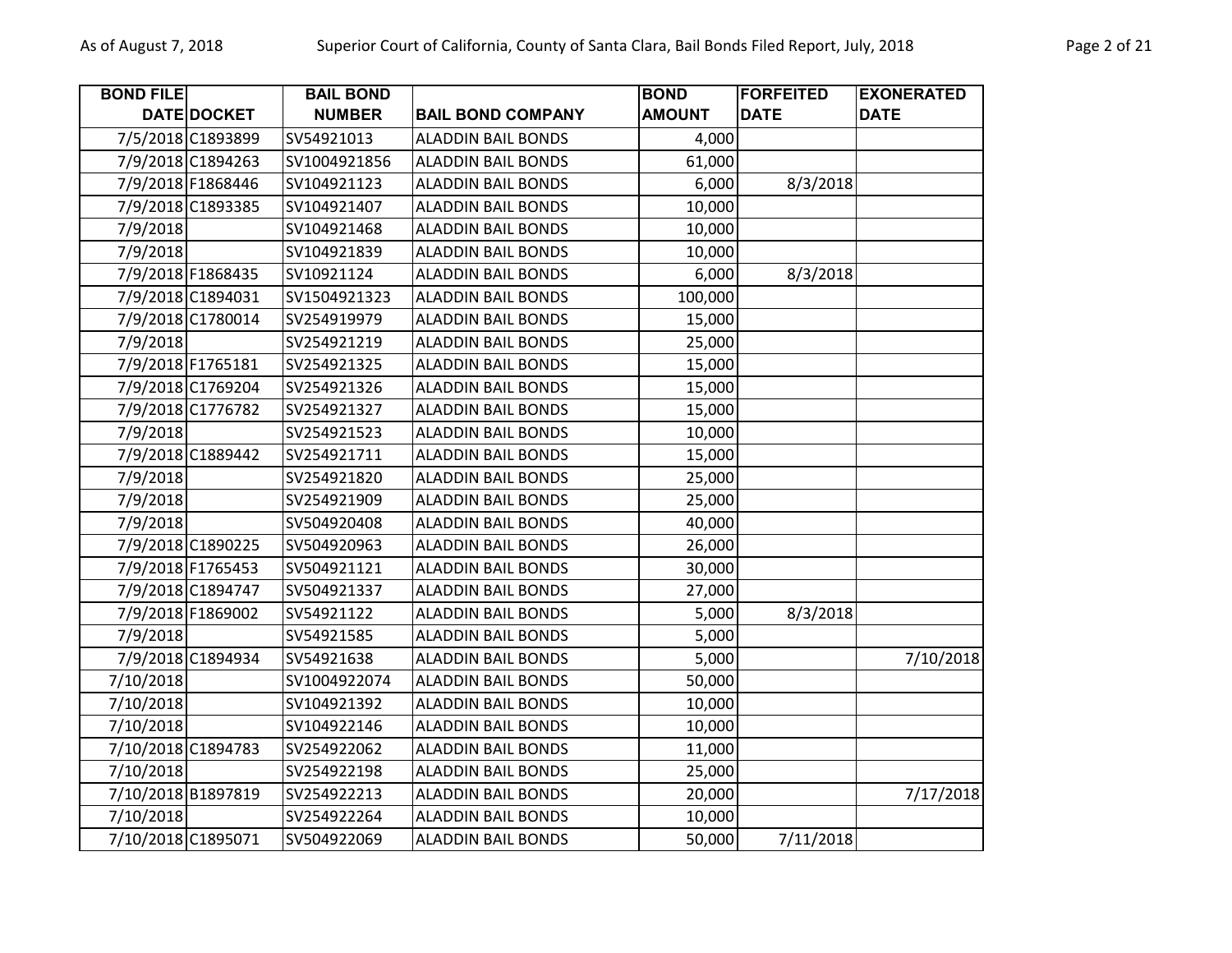| <b>BOND FILE</b>   |                    | <b>BAIL BOND</b> |                           | <b>BOND</b>   | <b>FORFEITED</b> | <b>EXONERATED</b> |
|--------------------|--------------------|------------------|---------------------------|---------------|------------------|-------------------|
|                    | DATE DOCKET        | <b>NUMBER</b>    | <b>BAIL BOND COMPANY</b>  | <b>AMOUNT</b> | <b>DATE</b>      | <b>DATE</b>       |
|                    | 7/10/2018 B1792787 | SV504922258      | <b>ALADDIN BAIL BONDS</b> | 25,000        |                  |                   |
| 7/11/2018 C1895002 |                    | `SV104922460     | <b>ALADDIN BAIL BONDS</b> | 5,000         |                  |                   |
| 7/11/2018 B1896793 |                    | SV254922422      | <b>ALADDIN BAIL BONDS</b> | 25,000        |                  |                   |
| 7/12/2018 C1780054 |                    | SV104921412      | <b>ALADDIN BAIL BONDS</b> | 10,000        |                  |                   |
|                    | 7/12/2018 C1881288 | SV104922689      | <b>ALADDIN BAIL BONDS</b> | 10,000        |                  | 7/30/2018         |
| 7/12/2018 B1794975 |                    | SV254921042      | <b>ALADDIN BAIL BONDS</b> | 25,000        |                  |                   |
| 7/12/2018 C1888563 |                    | SV254921601      | <b>ALADDIN BAIL BONDS</b> | 25,000        |                  |                   |
| 7/12/2018 B1475370 |                    | SV254921828      | <b>ALADDIN BAIL BONDS</b> | 25,000        |                  |                   |
| 7/12/2018          |                    | SV254922436      | <b>ALADDIN BAIL BONDS</b> | 10,000        |                  |                   |
| 7/12/2018 C1891012 |                    | SV54922690       | <b>ALADDIN BAIL BONDS</b> | 2,500         |                  | 7/30/2018         |
|                    | 7/13/2018 B1897170 | SV254922688      | <b>ALADDIN BAIL BONDS</b> | 11,000        | 7/16/2018        |                   |
| 7/13/2018 C1895084 |                    | SV254922760      | <b>ALADDIN BAIL BONDS</b> | 11,000        |                  |                   |
| 7/13/2018          |                    | SV504922825      | <b>ALADDIN BAIL BONDS</b> | 41,000        |                  |                   |
| 7/16/2018          |                    | SV104923427      | <b>ALADDIN BAIL BONDS</b> | 10,000        |                  |                   |
| 7/16/2018          |                    | SV1504922974     | <b>ALADDIN BAIL BONDS</b> | 125,000       |                  |                   |
| 7/16/2018          |                    | SV2504922965     | <b>ALADDIN BAIL BONDS</b> | 160,000       |                  |                   |
| 7/16/2018 C1895275 |                    | SV254922908      | <b>ALADDIN BAIL BONDS</b> | 15,000        |                  |                   |
| 7/16/2018          |                    | SV254923217      | <b>ALADDIN BAIL BONDS</b> | 25,000        |                  |                   |
| 7/16/2018          |                    | SV254923220      | <b>ALADDIN BAIL BONDS</b> | 21,000        |                  |                   |
| 7/16/2018 C1895010 |                    | SV254923307      | <b>ALADDIN BAIL BONDS</b> | 6,000         |                  |                   |
| 7/16/2018 C1764088 |                    | SV254923308      | <b>ALADDIN BAIL BONDS</b> | 20,000        |                  |                   |
| 7/16/2018          |                    | SV254923522      | <b>ALADDIN BAIL BONDS</b> | 10,000        |                  |                   |
|                    | 7/16/2018 C1775249 | SV254923569      | <b>ALADDIN BAIL BONDS</b> | 15,000        |                  |                   |
| 7/16/2018 C1779372 |                    | SV254923571      | <b>ALADDIN BAIL BONDS</b> | 15,000        |                  |                   |
| 7/16/2018          |                    | SV254923645      | <b>ALADDIN BAIL BONDS</b> | 10,000        |                  |                   |
| 7/16/2018 C1895128 |                    | SV504923076      | <b>ALADDIN BAIL BONDS</b> | 28,000        |                  |                   |
| 7/16/2018          |                    | SV504923508      | <b>ALADDIN BAIL BONDS</b> | 40,000        |                  |                   |
| 7/16/2018          |                    | SV504923636      | <b>ALADDIN BAIL BONDS</b> | 25,000        |                  |                   |
| 7/16/2018          |                    | SV504923664      | <b>ALADDIN BAIL BONDS</b> | 35,000        |                  |                   |
| 7/16/2018          |                    | SV54923676       | <b>ALADDIN BAIL BONDS</b> | 5,000         |                  |                   |
| 7/17/2018          |                    | SV1004923710     | <b>ALADDIN BAIL BONDS</b> | 80,000        |                  |                   |
| 7/17/2018 C1893129 |                    | SV104922765      | <b>ALADDIN BAIL BONDS</b> | 10,000        |                  |                   |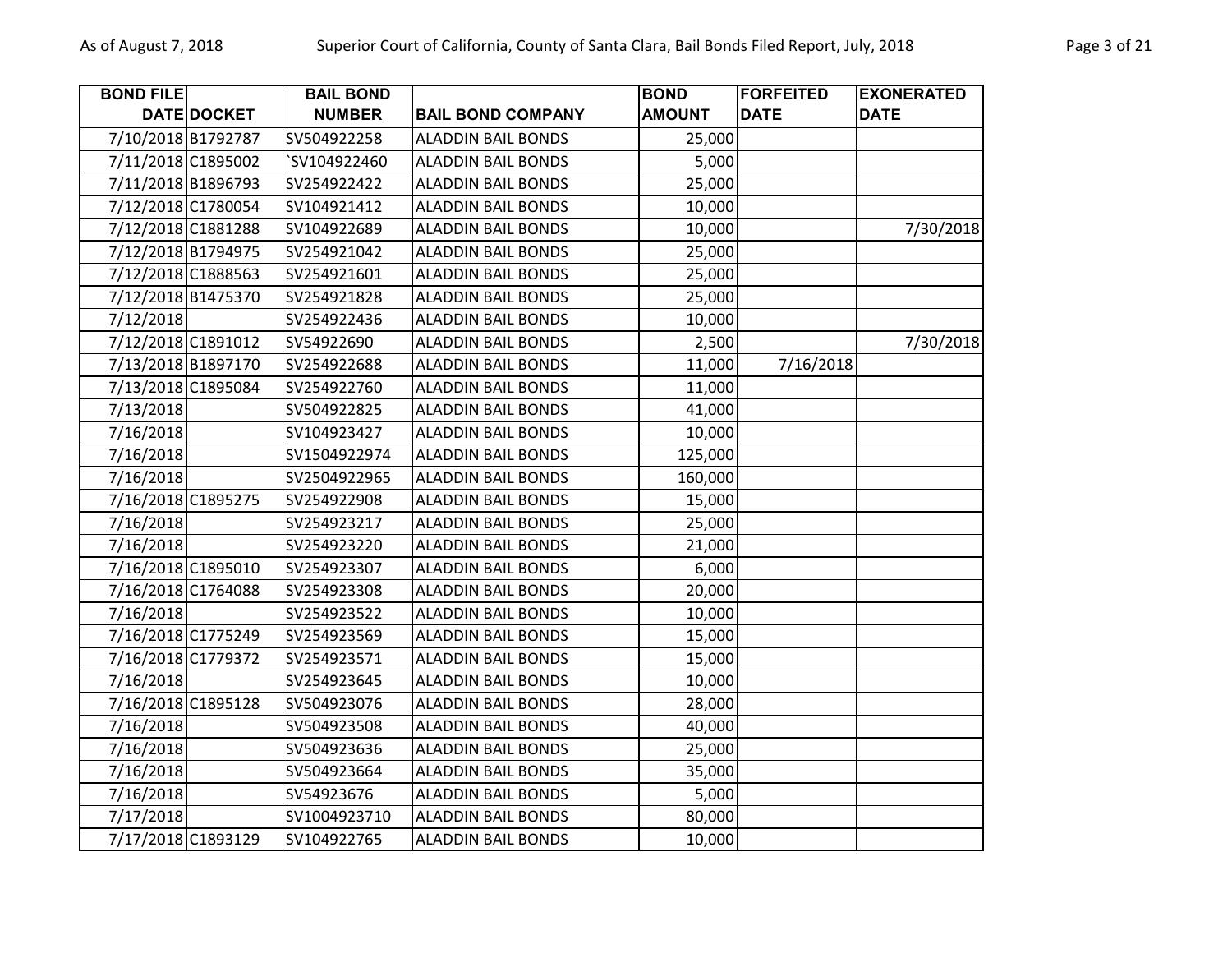| <b>BOND FILE</b>   |             | <b>BAIL BOND</b> |                           | <b>BOND</b>   | <b>FORFEITED</b> | <b>EXONERATED</b> |
|--------------------|-------------|------------------|---------------------------|---------------|------------------|-------------------|
|                    | DATE DOCKET | <b>NUMBER</b>    | <b>BAIL BOND COMPANY</b>  | <b>AMOUNT</b> | <b>DATE</b>      | <b>DATE</b>       |
| 7/17/2018          |             | SV104923222      | <b>ALADDIN BAIL BONDS</b> | 10,000        |                  |                   |
| 7/17/2018 C1893732 |             | SV104923800      | <b>ALADDIN BAIL BONDS</b> | 10,000        |                  |                   |
| 7/17/2018          |             | SV104923819      | <b>ALADDIN BAIL BONDS</b> | 10,000        |                  |                   |
| 7/17/2018 B1898308 |             | SV254922134      | <b>ALADDIN BAIL BONDS</b> | 15,000        |                  |                   |
| 7/17/2018          |             | SV254923744      | <b>ALADDIN BAIL BONDS</b> | 25,000        |                  |                   |
| 7/17/2018          |             | SV254923771      | <b>ALADDIN BAIL BONDS</b> | 20,000        |                  |                   |
| 7/17/2018          |             | SV254923802      | <b>ALADDIN BAIL BONDS</b> | 25,000        |                  |                   |
| 7/18/2018 C1892141 |             | SV104923159      | <b>ALADDIN BAIL BONDS</b> | 10,000        |                  |                   |
| 7/18/2018 C1893730 |             | SV104924051      | <b>ALADDIN BAIL BONDS</b> | 10,000        |                  |                   |
| 7/18/2018          |             | SV504923994      | <b>ALADDIN BAIL BONDS</b> | 46,000        |                  |                   |
| 7/19/2018 C1885709 |             | SV104924074      | <b>ALADDIN BAIL BONDS</b> | 5,000         |                  |                   |
| 7/19/2018 C1774673 |             | SV104924075      | <b>ALADDIN BAIL BONDS</b> | 5,000         |                  |                   |
| 7/19/2018          |             | SV104924091      | <b>ALADDIN BAIL BONDS</b> | 10,000        |                  |                   |
| 7/19/2018 C1772539 |             | SV104924177      | <b>ALADDIN BAIL BONDS</b> | 7,000         |                  |                   |
| 7/19/2018 C1780330 |             | SV254924154      | <b>ALADDIN BAIL BONDS</b> | 7,000         |                  |                   |
| 7/19/2018          |             | SV254924176      | <b>ALADDIN BAIL BONDS</b> | 25,000        |                  |                   |
| 7/19/2018 F1869538 |             | SV504923949      | <b>ALADDIN BAIL BONDS</b> | 45,000        |                  |                   |
| 7/19/2018          |             | SV504924078      | <b>ALADDIN BAIL BONDS</b> | 25,000        |                  |                   |
| 7/19/2018 C1895853 |             | SV504924178      | <b>ALADDIN BAIL BONDS</b> | 26,000        |                  |                   |
| 7/19/2018          |             | SV504924237      | <b>ALADDIN BAIL BONDS</b> | 36,000        |                  |                   |
| 7/20/2018 C1891103 |             | SV104924459      | <b>ALADDIN BAIL BONDS</b> | 10,000        |                  |                   |
| 7/23/2018          |             | SV1004924620     | <b>ALADDIN BAIL BONDS</b> | 60,000        |                  |                   |
| 7/23/2018 C1889309 |             | SV104924770      | <b>ALADDIN BAIL BONDS</b> | 5,000         |                  |                   |
| 7/23/2018 C1760220 |             | SV104924771      | <b>ALADDIN BAIL BONDS</b> | 7,500         |                  | 7/26/2018         |
| 7/23/2018          |             | SV104924944      | <b>ALADDIN BAIL BONDS</b> | 10,000        |                  |                   |
| 7/23/2018 B1795253 |             | SV104925031      | <b>ALADDIN BAIL BONDS</b> | 7,000         |                  |                   |
| 7/23/2018 B1684946 |             | SV254924483      | <b>ALADDIN BAIL BONDS</b> | 25,000        | 7/23/2018        |                   |
| 7/23/2018 C1891817 |             | SV254924633      | <b>ALADDIN BAIL BONDS</b> | 15,000        |                  |                   |
| 7/23/2018 C1777657 |             | SV254924707      | <b>ALADDIN BAIL BONDS</b> | 25,000        |                  |                   |
| 7/23/2018          |             | SV254924812      | <b>ALADDIN BAIL BONDS</b> | 25,000        |                  |                   |
| 7/23/2018 B1582836 |             | SV254924813      | <b>ALADDIN BAIL BONDS</b> | 20,000        |                  |                   |
| 7/23/2018 B1898274 |             | SV254924864      | <b>ALADDIN BAIL BONDS</b> | 25,000        |                  |                   |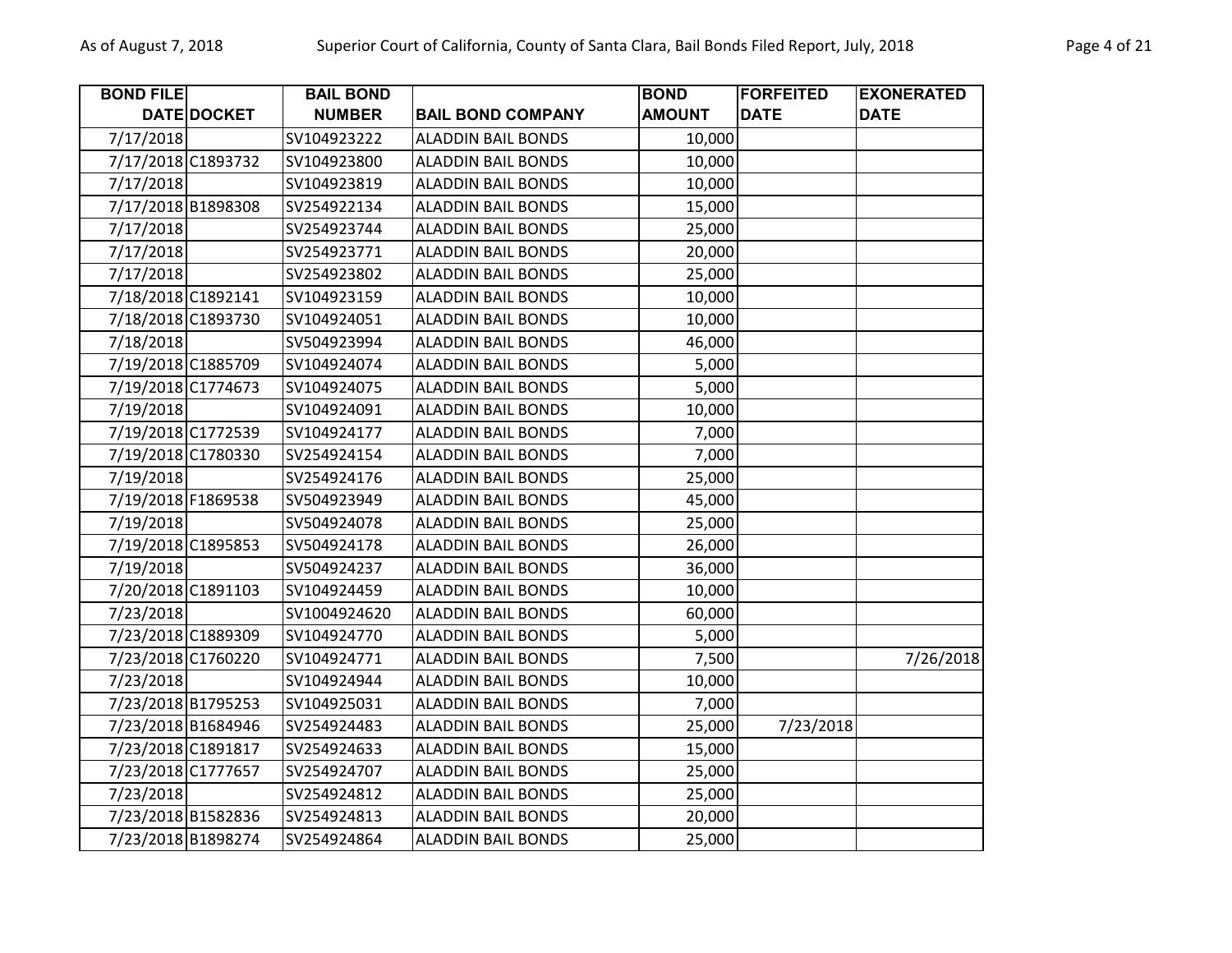| <b>BOND FILE</b>   |                    | <b>BAIL BOND</b> |                           | <b>BOND</b>   | <b>FORFEITED</b> | <b>EXONERATED</b> |
|--------------------|--------------------|------------------|---------------------------|---------------|------------------|-------------------|
|                    | <b>DATE DOCKET</b> | <b>NUMBER</b>    | <b>BAIL BOND COMPANY</b>  | <b>AMOUNT</b> | <b>DATE</b>      | <b>DATE</b>       |
| 7/23/2018          |                    | SV254924934      | <b>ALADDIN BAIL BONDS</b> | 25,000        |                  |                   |
| 7/23/2018          |                    | SV254924985      | <b>ALADDIN BAIL BONDS</b> | 10,000        |                  |                   |
| 7/23/2018          |                    | SV254925021      | <b>ALADDIN BAIL BONDS</b> | 12,000        |                  |                   |
| 7/23/2018          |                    | SV504924422      | <b>ALADDIN BAIL BONDS</b> | 31,000        |                  |                   |
| 7/23/2018          |                    | SV504924702      | <b>ALADDIN BAIL BONDS</b> | 26,000        |                  |                   |
| 7/23/2018 C1761337 |                    | SV504924772      | <b>ALADDIN BAIL BONDS</b> | 30,000        |                  |                   |
| 7/23/2018 C1779545 |                    | SV504924807      | <b>ALADDIN BAIL BONDS</b> | 50,000        |                  |                   |
| 7/23/2018          |                    | SV504924874      | <b>ALADDIN BAIL BONDS</b> | 35,000        |                  |                   |
| 7/23/2018          |                    | SV504924986      | <b>ALADDIN BAIL BONDS</b> | 35,000        |                  |                   |
| 7/23/2018          |                    | SV504925047      | <b>ALADDIN BAIL BONDS</b> | 32,000        |                  |                   |
| 7/23/2018 C1895854 |                    | SV54924712       | <b>ALADDIN BAIL BONDS</b> | 1,000         |                  |                   |
| 7/23/2018 C1776319 |                    | SV54925032       | <b>ALADDIN BAIL BONDS</b> | 5,000         |                  |                   |
| 7/23/2018 B1793573 |                    | SV54925033       | <b>ALADDIN BAIL BONDS</b> | 1,000         |                  |                   |
| 7/23/2018 C1779230 |                    | SV54925049       | <b>ALADDIN BAIL BONDS</b> | 1,000         |                  |                   |
| 7/24/2018          |                    | SV104925354      | <b>ALADDIN BAIL BONDS</b> | 10,000        |                  |                   |
| 7/24/2018 C1886727 |                    | SV254925151      | <b>ALADDIN BAIL BONDS</b> | 15,000        |                  |                   |
| 7/24/2018          |                    | SV254925357      | <b>ALADDIN BAIL BONDS</b> | 25,000        |                  |                   |
| 7/24/2018 C1881187 |                    | SV254925359      | <b>ALADDIN BAIL BONDS</b> | 15,000        |                  | 7/24/2018         |
| 7/25/2018 B1897904 |                    | SV1004924059     | <b>ALADDIN BAIL BONDS</b> | 100,000       |                  |                   |
| 7/25/2018 B1687379 |                    | SV104924815      | <b>ALADDIN BAIL BONDS</b> | 10,000        |                  |                   |
| 7/25/2018 F1869651 |                    | SV104925216      | <b>ALADDIN BAIL BONDS</b> | 10,000        |                  |                   |
| 7/25/2018 C1893580 |                    | SV104925425      | <b>ALADDIN BAIL BONDS</b> | 10,000        | 7/25/2018        |                   |
| 7/25/2018 C1767142 |                    | SV254923183      | <b>ALADDIN BAIL BONDS</b> | 10,000        |                  |                   |
| 7/25/2018 F1867973 |                    | SV254925358      | <b>ALADDIN BAIL BONDS</b> | 16,000        |                  |                   |
| 7/25/2018          |                    | SV254925390      | <b>ALADDIN BAIL BONDS</b> | 25,000        |                  |                   |
| 7/25/2018 C1896190 |                    | SV254925470      | <b>ALADDIN BAIL BONDS</b> | 11,000        |                  |                   |
| 7/25/2018 C1759344 |                    | SV504925496      | <b>ALADDIN BAIL BONDS</b> | 50,000        |                  |                   |
| 7/25/2018 C1767573 |                    | SV504925516      | <b>ALADDIN BAIL BONDS</b> | 20,000        |                  |                   |
| 7/25/2018 C1891431 |                    | SV54925426       | <b>ALADDIN BAIL BONDS</b> | 5,000         | 7/25/2018        |                   |
| 7/25/2018 C1888777 |                    | SV54925427       | <b>ALADDIN BAIL BONDS</b> | 2,500         | 7/25/2018        |                   |
| 7/26/2018          |                    | SV254925644      | <b>ALADDIN BAIL BONDS</b> | 25,000        |                  |                   |
| 7/26/2018 C1645036 |                    | SV254925712      | <b>ALADDIN BAIL BONDS</b> | 15,000        |                  |                   |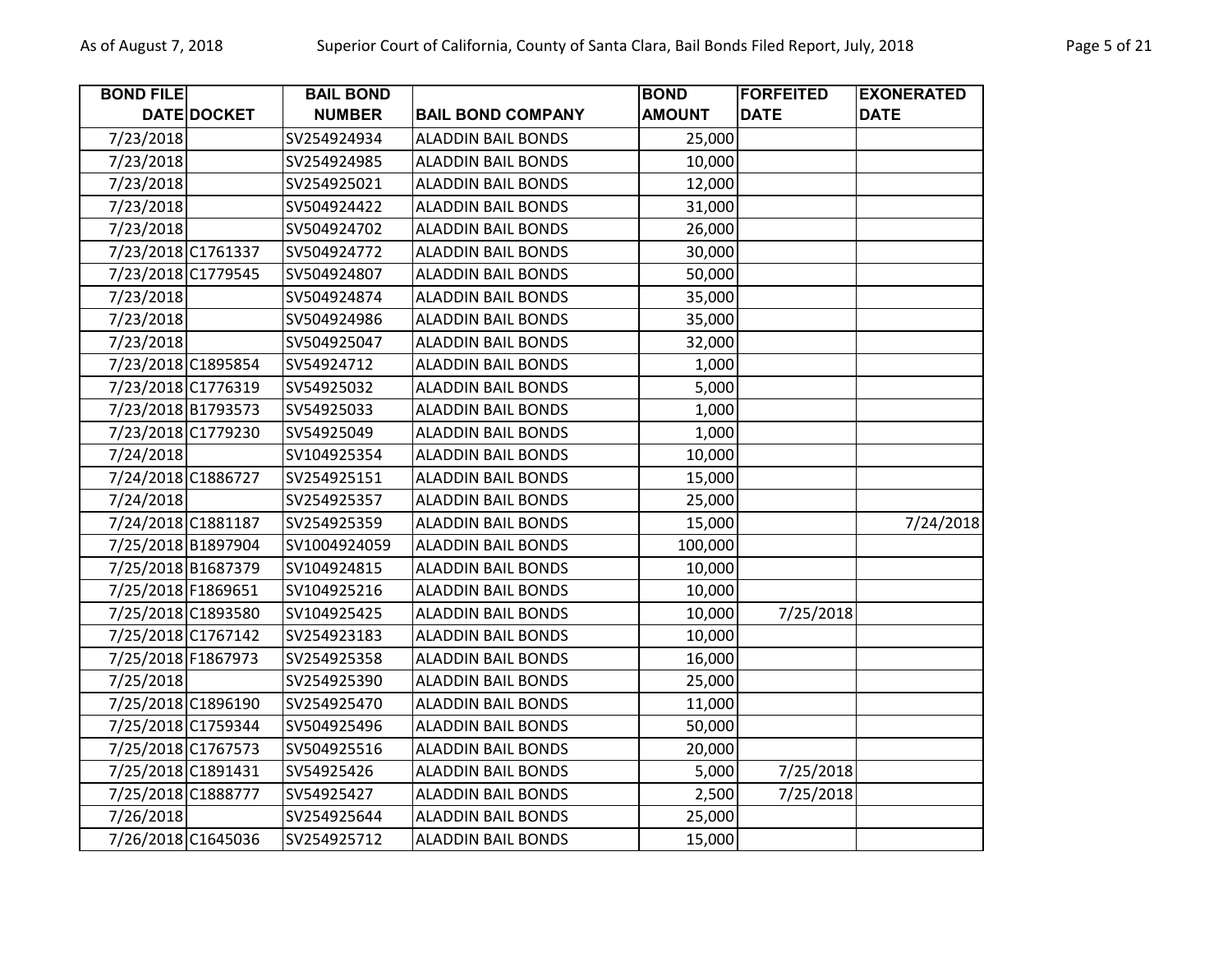| <b>BOND FILE</b> |                    | <b>BAIL BOND</b> |                                | <b>BOND</b>   | <b>FORFEITED</b> | <b>EXONERATED</b> |
|------------------|--------------------|------------------|--------------------------------|---------------|------------------|-------------------|
|                  | DATE DOCKET        | <b>NUMBER</b>    | <b>BAIL BOND COMPANY</b>       | <b>AMOUNT</b> | <b>DATE</b>      | <b>DATE</b>       |
| 7/26/2018        |                    | SV504925538      | <b>ALADDIN BAIL BONDS</b>      | 50,000        |                  |                   |
|                  | 7/27/2018 B1898009 | SV1004923355     | <b>ALADDIN BAIL BONDS</b>      | 100,000       |                  |                   |
|                  | 7/27/2018 C1896429 | SV1004925834     | <b>ALADDIN BAIL BONDS</b>      | 66,000        |                  |                   |
| 7/27/2018        |                    | SV254925760      | <b>ALADDIN BAIL BONDS</b>      | 15,000        |                  |                   |
|                  | 7/27/2018 C1523911 | SV54925931       | <b>ALADDIN BAIL BONDS</b>      | 5,000         |                  |                   |
| 7/30/2018        |                    | SV1004926377     | <b>ALADDIN BAIL BONDS</b>      | 71,000        |                  |                   |
|                  | 7/30/2018 C1894350 | SV104925252      | <b>ALADDIN BAIL BONDS</b>      | 10,000        |                  |                   |
| 7/30/2018        |                    | SV104926035      | <b>ALADDIN BAIL BONDS</b>      | 10,000        |                  |                   |
| 7/30/2018        |                    | SV104926239      | <b>ALADDIN BAIL BONDS</b>      | 5,000         |                  |                   |
| 7/30/2018        |                    | SV104926461      | <b>ALADDIN BAIL BONDS</b>      | 5,000         |                  |                   |
|                  | 7/30/2018 C1894904 | SV254925312      | <b>ALADDIN BAIL BONDS</b>      | 20,000        |                  |                   |
|                  | 7/30/2018 C1893693 | SV254925850      | <b>ALADDIN BAIL BONDS</b>      | 25,000        |                  |                   |
|                  | 7/30/2018 C1892317 | SV254926079      | <b>ALADDIN BAIL BONDS</b>      | 20,000        |                  |                   |
|                  | 7/30/2018 C1896184 | SV254926139      | <b>ALADDIN BAIL BONDS</b>      | 25,000        |                  |                   |
|                  | 7/30/2018 C1893547 | SV254926544      | <b>ALADDIN BAIL BONDS</b>      | 20,000        |                  |                   |
|                  | 7/30/2018 C1896343 | SV504925690      | <b>ALADDIN BAIL BONDS</b>      | 50,000        |                  |                   |
| 7/30/2018        |                    | SV54926355       | <b>ALADDIN BAIL BONDS</b>      | 5,000         |                  |                   |
|                  | 7/30/2018 C1892011 | SV54926378       | <b>ALADDIN BAIL BONDS</b>      | 1,000         |                  |                   |
| 7/31/2018        |                    | SV1004863245     | <b>ALADDIN BAIL BONDS</b>      | 46,000        |                  |                   |
| 7/31/2018        |                    | SV104926207      | <b>ALADDIN BAIL BONDS</b>      | 10,000        |                  |                   |
| 7/31/2018        |                    | SV104926276      | <b>ALADDIN BAIL BONDS</b>      | 10,000        |                  |                   |
| 7/31/2018        |                    | SV104926728      | <b>ALADDIN BAIL BONDS</b>      | 7,000         |                  |                   |
| 7/31/2018        |                    | SV254926281      | <b>ALADDIN BAIL BONDS</b>      | 20,000        |                  |                   |
|                  | 7/31/2018 F1555783 | SV254926332      | <b>ALADDIN BAIL BONDS</b>      | 20,000        |                  | 8/1/2018          |
|                  | 7/31/2018 F1556279 | SV254926333      | <b>ALADDIN BAIL BONDS</b>      | 20,000        |                  | 8/1/2018          |
|                  | 7/31/2018 F1348330 | SV254926334      | <b>ALADDIN BAIL BONDS</b>      | 20,000        |                  | 8/1/2018          |
|                  | 7/31/2018 C1895053 | SV254926752      | <b>ALADDIN BAIL BONDS</b>      | 22,000        |                  |                   |
|                  | 7/9/2018 F1868989  | AS100150107      | <b>ALICE CORTEZ BAIL BONDS</b> | 75,000        |                  |                   |
|                  | 7/9/2018 F1661711  | AS15496621       | ALICE CORTEZ BAIL BONDS        | 1,000         |                  |                   |
|                  | 7/12/2018 C1638088 | AS25276960       | ALICE CORTEZ BAIL BONDS        | 20,000        |                  |                   |
|                  | 7/17/2018 F1869406 | AS15496622       | ALICE CORTEZ BAIL BONDS        | 15,000        |                  |                   |
|                  | 7/17/2018 F1868792 | AS15501248       | <b>ALICE CORTEZ BAIL BONDS</b> | 15,000        |                  |                   |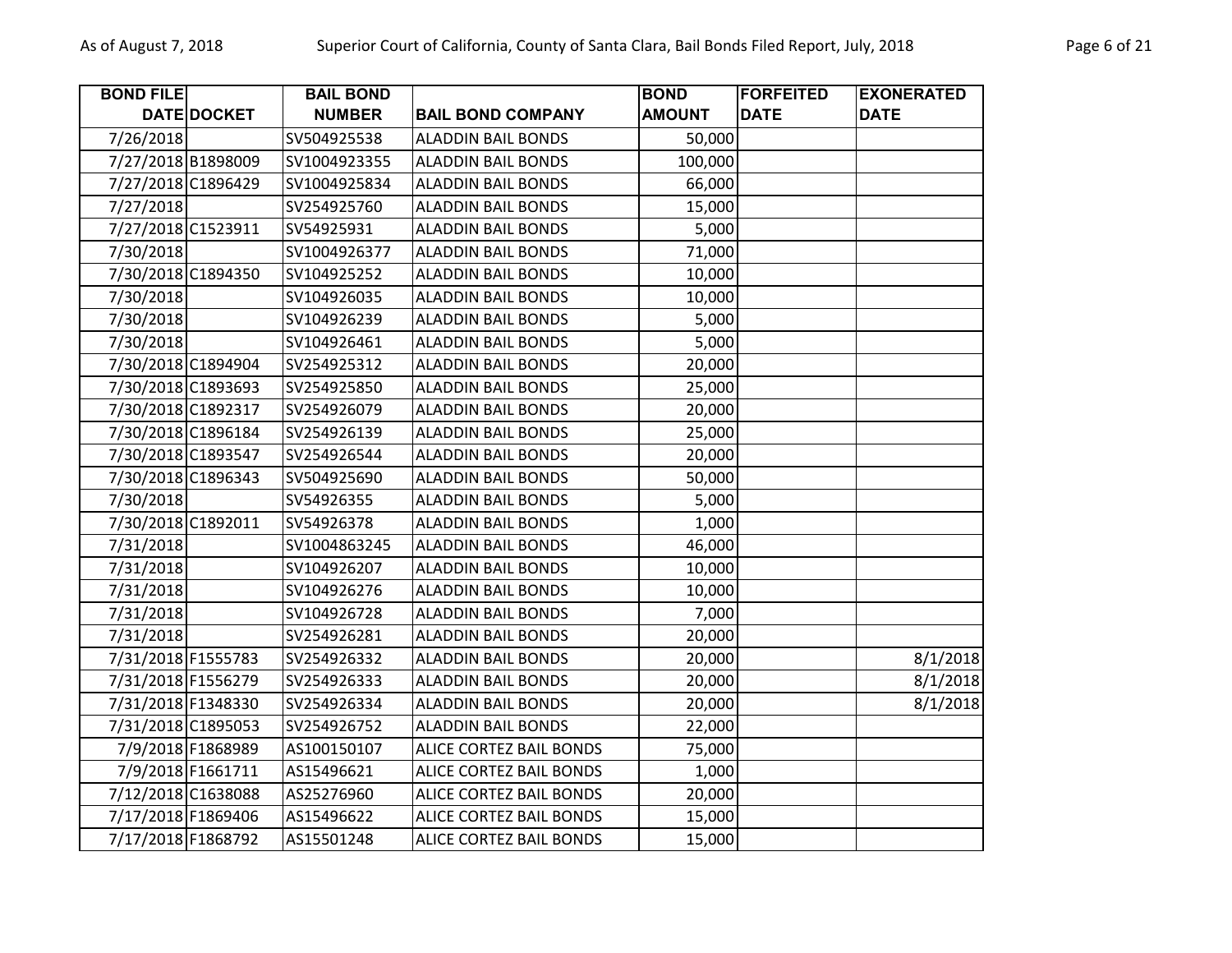| <b>BOND FILE</b>   |                   | <b>BAIL BOND</b> |                                | <b>BOND</b>   | <b>FORFEITED</b> | <b>EXONERATED</b> |
|--------------------|-------------------|------------------|--------------------------------|---------------|------------------|-------------------|
|                    | DATE DOCKET       | <b>NUMBER</b>    | <b>BAIL BOND COMPANY</b>       | <b>AMOUNT</b> | <b>DATE</b>      | <b>DATE</b>       |
| 7/30/2018 F1869711 |                   | AS25277737       | ALICE CORTEZ BAIL BONDS        | 25,000        |                  |                   |
| 7/31/2018          |                   | AS15501249       | <b>ALICE CORTEZ BAIL BONDS</b> | 10,000        |                  |                   |
| 7/2/2018           |                   |                  | 5105733010 ALL PRO BAIL BONDS  | 38,000        |                  |                   |
|                    | 7/2/2018 C1886077 |                  | 5200200028 ALL PRO BAIL BONDS  | 1,000,000     |                  |                   |
|                    | 7/2/2018 C1883595 |                  | 4.00312E+12 ALL PRO BAIL BONDS | 45,000        |                  |                   |
|                    | 7/2/2018 F1869643 |                  | 6.00913E+12 ALL PRO BAIL BONDS | 40,000        |                  |                   |
| 7/2/2018           |                   |                  | 6.01612E+12 ALL PRO BAIL BONDS | 25,000        |                  |                   |
|                    | 7/2/2018 C1888579 |                  | 6.01614E+12 ALL PRO BAIL BONDS | 20,000        |                  |                   |
| 7/2/2018           |                   |                  | 6.01615E+12 ALL PRO BAIL BONDS | 15,000        |                  |                   |
|                    | 7/2/2018 B1897815 |                  | 6.01615E+12 ALL PRO BAIL BONDS | 15,000        |                  | 7/31/2018         |
| 7/2/2018           |                   |                  | 6.01616E+12 ALL PRO BAIL BONDS | 135,000       |                  |                   |
| 7/2/2018           |                   |                  | 6.01616E+12 ALL PRO BAIL BONDS | 10,000        |                  |                   |
| 7/2/2018           |                   |                  | 6.01617E+12 ALL PRO BAIL BONDS | 5,000         |                  |                   |
|                    | 7/2/2018 C1884480 |                  | 6.01617E+12 ALL PRO BAIL BONDS | 10,000        |                  |                   |
| 7/2/2018           |                   |                  | 6.01617E+12 ALL PRO BAIL BONDS | 121,000       |                  |                   |
|                    | 7/3/2018 C1892470 |                  | 6.01015E+12 ALL PRO BAIL BONDS | 10,000        |                  | 7/19/2018         |
| 7/3/2018           |                   |                  | 6.01615E+12 ALL PRO BAIL BONDS | 35,000        |                  |                   |
|                    | 7/5/2018 F1868666 |                  | 5113839218 ALL PRO BAIL BONDS  | 10,000        |                  |                   |
| 7/5/2018           |                   |                  | 6.01612E+12 ALL PRO BAIL BONDS | 25,000        |                  |                   |
| 7/5/2018           |                   |                  | 6.01613E+12 ALL PRO BAIL BONDS | 10,000        |                  |                   |
|                    | 7/5/2018 C1884379 |                  | 6.01613E+12 ALL PRO BAIL BONDS | 11,000        |                  |                   |
|                    | 7/5/2018 C1777656 |                  | 6.01615E+12 ALL PRO BAIL BONDS | 10,000        |                  |                   |
|                    | 7/9/2018 C1761197 |                  | 6.00917E+12 ALL PRO BAIL BONDS | 15,000        | 7/26/2018        |                   |
| 7/9/2018           |                   |                  | 6.01613E+12 ALL PRO BAIL BONDS | 25,000        |                  |                   |
|                    | 7/9/2018 C1892888 |                  | 6.01616E+12 ALL PRO BAIL BONDS | 15,000        |                  |                   |
| 7/9/2018           |                   |                  | 6.01618E+12 ALL PRO BAIL BONDS | 21,000        |                  |                   |
|                    | 7/9/2018 F1765534 |                  | 6.01618E+12 ALL PRO BAIL BONDS | 50,000        |                  |                   |
|                    | 7/9/2018 C1892740 |                  | 6.01619E+12 ALL PRO BAIL BONDS | 75,000        |                  |                   |
| 7/10/2018          |                   |                  | 5113839193 ALL PRO BAIL BONDS  | 10,000        |                  |                   |
| 7/10/2018          |                   |                  | 5113839205 ALL PRO BAIL BONDS  | 10,000        |                  |                   |
| 7/10/2018 B1795270 |                   |                  | 6.00917E+12 ALL PRO BAIL BONDS | 5,000         |                  |                   |
| 7/10/2018 C1890750 |                   |                  | 6.01611E+12 ALL PRO BAIL BONDS | 26,000        |                  |                   |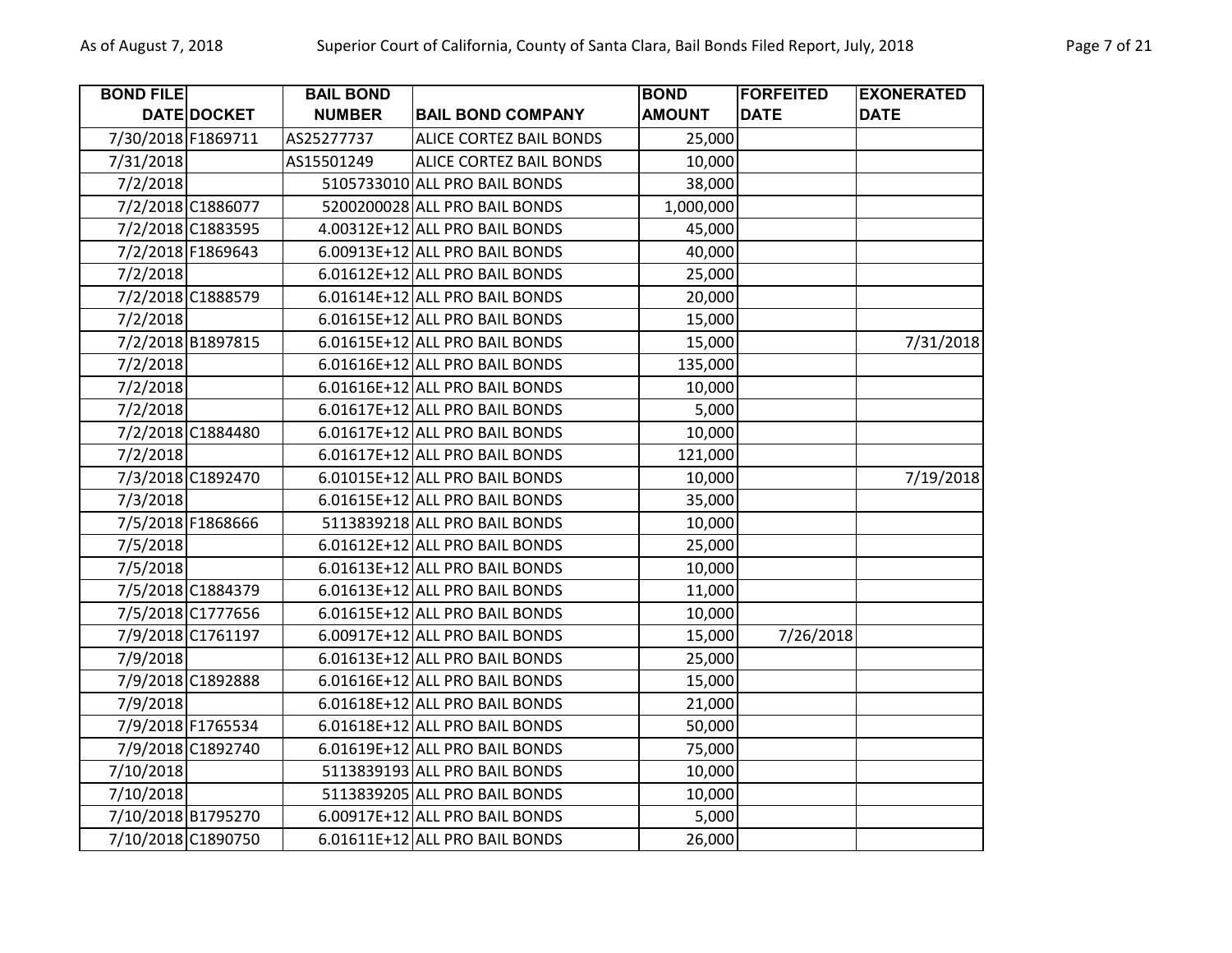| <b>BOND FILE</b>   |                    | <b>BAIL BOND</b> |                                | <b>BOND</b>   | <b>FORFEITED</b> | <b>EXONERATED</b> |
|--------------------|--------------------|------------------|--------------------------------|---------------|------------------|-------------------|
|                    | DATE DOCKET        | <b>NUMBER</b>    | <b>BAIL BOND COMPANY</b>       | <b>AMOUNT</b> | <b>DATE</b>      | <b>DATE</b>       |
| 7/10/2018 B1897641 |                    |                  | 6.01611E+12 ALL PRO BAIL BONDS | 10,000        |                  |                   |
| 7/10/2018          |                    |                  | 6.01611E+12 ALL PRO BAIL BONDS | 25,000        |                  |                   |
|                    | 7/10/2018 C1887670 |                  | 6.01612E+12 ALL PRO BAIL BONDS | 5,000         |                  |                   |
| 7/10/2018 C1894271 |                    |                  | 6.01614E+12 ALL PRO BAIL BONDS | 11,000        |                  |                   |
| 7/10/2018 C1886593 |                    |                  | 6.01614E+12 ALL PRO BAIL BONDS | 5,000         |                  |                   |
| 7/10/2018 F1869116 |                    |                  | 6.01615E+12 ALL PRO BAIL BONDS | 7,500         |                  |                   |
| 7/10/2018 F1868433 |                    |                  | 6.01615E+12 ALL PRO BAIL BONDS | 10,000        |                  |                   |
| 7/10/2018 C1893381 |                    |                  | 6.01616E+12 ALL PRO BAIL BONDS | 25,000        |                  |                   |
|                    | 7/10/2018 F1869710 |                  | 6.01617E+12 ALL PRO BAIL BONDS | 20,000        |                  |                   |
| 7/10/2018 B1898489 |                    |                  | 6.01617E+12 ALL PRO BAIL BONDS | 100,000       |                  |                   |
| 7/10/2018 F1869389 |                    |                  | 6.01618E+12 ALL PRO BAIL BONDS | 36,000        |                  |                   |
|                    | 7/11/2018 C1763693 |                  | 6.01617E+12 ALL PRO BAIL BONDS | 6,000         |                  | 7/11/2018         |
|                    | 7/12/2018 C1895008 |                  | 6.01614E+12 ALL PRO BAIL BONDS | 30,000        |                  |                   |
| 7/12/2018 C1775258 |                    |                  | 6.01618E+12 ALL PRO BAIL BONDS | 10,000        |                  |                   |
| 7/12/2018 F1765270 |                    |                  | 6.01619E+12 ALL PRO BAIL BONDS | 15,000        |                  |                   |
|                    | 7/13/2018 C1483372 |                  | 6.01612E+12 ALL PRO BAIL BONDS | 60,000        |                  |                   |
| 7/13/2018 F1869474 |                    |                  | 6.01612E+12 ALL PRO BAIL BONDS | 90,000        |                  |                   |
| 7/13/2018 C1894951 |                    |                  | 6.01614E+12 ALL PRO BAIL BONDS | 10,000        |                  |                   |
| 7/13/2018          |                    |                  | 6.01615E+12 ALL PRO BAIL BONDS | 25,000        |                  |                   |
| 7/13/2018 C1887174 |                    |                  | 6.01616E+12 ALL PRO BAIL BONDS | 10,000        |                  |                   |
| 7/13/2018          |                    |                  | 6.01617E+12 ALL PRO BAIL BONDS | 25,000        |                  |                   |
| 7/16/2018          |                    |                  | 6.01611E+12 ALL PRO BAIL BONDS | 25,000        |                  |                   |
| 7/16/2018 C1892132 |                    |                  | 6.01612E+12 ALL PRO BAIL BONDS | 35,000        |                  |                   |
| 7/16/2018          |                    |                  | 6.01612E+12 ALL PRO BAIL BONDS | 25,000        |                  |                   |
| 7/16/2018          |                    |                  | 6.01613E+12 ALL PRO BAIL BONDS | 10,000        |                  |                   |
|                    | 7/16/2018 C1894414 |                  | 6.01614E+12 ALL PRO BAIL BONDS | 20,000        |                  |                   |
| 7/16/2018 C1894163 |                    |                  | 6.01614E+12 ALL PRO BAIL BONDS | 25,000        |                  | 7/25/2018         |
| 7/16/2018          |                    |                  | 6.01615E+12 ALL PRO BAIL BONDS | 50,000        |                  |                   |
| 7/16/2018          |                    |                  | 6.01616E+12 ALL PRO BAIL BONDS | 21,000        |                  |                   |
| 7/16/2018 C1886092 |                    |                  | 6.01618E+12 ALL PRO BAIL BONDS | 80,000        |                  |                   |
| 7/16/2018          |                    |                  | 6.01619E+12 ALL PRO BAIL BONDS | 5,000         |                  |                   |
| 7/17/2018 C1762669 |                    |                  | 6.00618E+12 ALL PRO BAIL BONDS | 8,000         |                  |                   |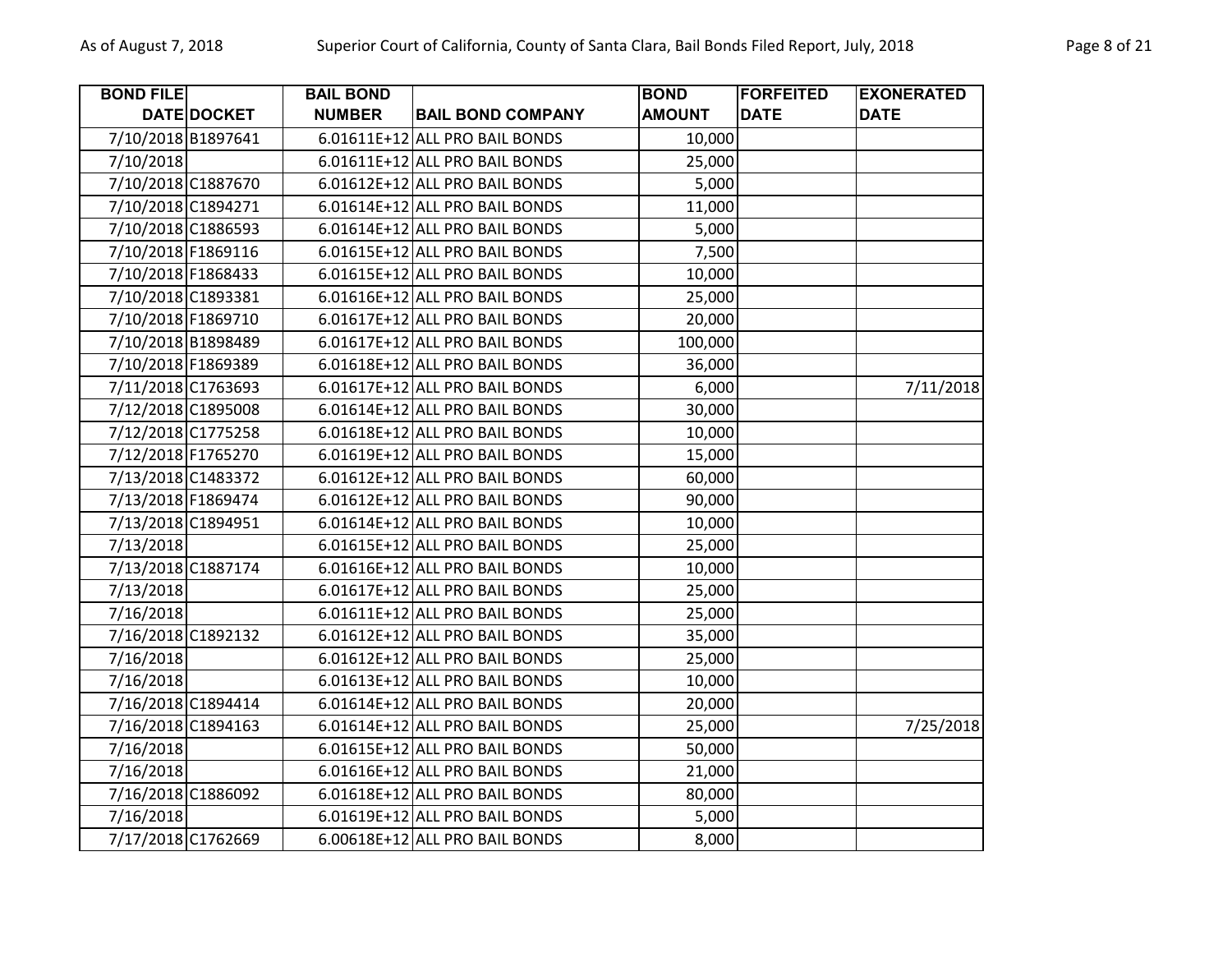| <b>BOND FILE</b> |                    | <b>BAIL BOND</b> |                                | <b>BOND</b>   | <b>FORFEITED</b> | <b>EXONERATED</b> |
|------------------|--------------------|------------------|--------------------------------|---------------|------------------|-------------------|
|                  | DATE DOCKET        | <b>NUMBER</b>    | <b>BAIL BOND COMPANY</b>       | <b>AMOUNT</b> | <b>DATE</b>      | <b>DATE</b>       |
| 7/17/2018        |                    |                  | 6.01612E+12 ALL PRO BAIL BONDS | 10,000        |                  |                   |
| 7/17/2018        |                    |                  | 6.01618E+12 ALL PRO BAIL BONDS | 10,000        |                  |                   |
| 7/17/2018        |                    |                  | 6.01619E+12 ALL PRO BAIL BONDS | 11,000        |                  |                   |
|                  | 7/17/2018 C1895672 |                  | 6.01619E+12 ALL PRO BAIL BONDS | 10,000        |                  |                   |
|                  | 7/18/2018 F1868984 |                  | 6.01612E+12 ALL PRO BAIL BONDS | 25,000        |                  | 7/31/2018         |
| 7/18/2018        |                    |                  | 6.01616E+12 ALL PRO BAIL BONDS | 25,000        |                  |                   |
| 7/19/2018        |                    |                  | 6.01612E+12 ALL PRO BAIL BONDS | 5,000         |                  |                   |
| 7/19/2018        |                    |                  | 6.01612E+12 ALL PRO BAIL BONDS | 25,000        |                  |                   |
| 7/19/2018        |                    |                  | 6.01613E+12 ALL PRO BAIL BONDS | 15,000        |                  |                   |
|                  | 7/19/2018 F1869539 |                  | 6.01614E+12 ALL PRO BAIL BONDS | 15,000        |                  |                   |
| 7/19/2018        |                    |                  | 6.01615E+12 ALL PRO BAIL BONDS | 46,000        |                  |                   |
|                  | 7/19/2018 C1893131 |                  | 6.01615E+12 ALL PRO BAIL BONDS | 10,000        |                  |                   |
| 7/19/2018        |                    |                  | 6.01616E+12 ALL PRO BAIL BONDS | 31,000        |                  |                   |
|                  | 7/20/2018 F1869224 |                  | 5273117595 ALL PRO BAIL BONDS  | 10,000        |                  |                   |
|                  | 7/20/2018 F1869224 |                  | 5273117607 ALL PRO BAIL BONDS  | 10,000        |                  |                   |
|                  | 7/20/2018 B1898661 |                  | 6.01611E+12 ALL PRO BAIL BONDS | 10,000        |                  |                   |
| 7/20/2018        |                    |                  | 6.01612E+12 ALL PRO BAIL BONDS | 25,000        |                  |                   |
|                  | 7/20/2018 C1894668 |                  | 6.01616E+12 ALL PRO BAIL BONDS | 25,000        |                  |                   |
| 7/20/2018        |                    |                  | 6.01618E+12 ALL PRO BAIL BONDS | 12,000        |                  |                   |
|                  | 7/20/2018 F1869244 |                  | 6.01618E+12 ALL PRO BAIL BONDS | 15,000        |                  | 7/27/2018         |
|                  | 7/23/2018 F1869564 |                  | 6.01612E+12 ALL PRO BAIL BONDS | 25,000        |                  |                   |
| 7/23/2018        |                    |                  | 6.01612E+12 ALL PRO BAIL BONDS | 46,000        |                  |                   |
|                  | 7/23/2018 C1895777 |                  | 6.01613E+12 ALL PRO BAIL BONDS | 10,000        |                  |                   |
| 7/23/2018        |                    |                  | 6.01613E+12 ALL PRO BAIL BONDS | 61,000        |                  |                   |
| 7/23/2018        |                    |                  | 6.01613E+12 ALL PRO BAIL BONDS | 20,000        |                  |                   |
|                  | 7/23/2018 C1894797 |                  | 6.01614E+12 ALL PRO BAIL BONDS | 10,000        |                  |                   |
| 7/23/2018        |                    |                  | 6.01615E+12 ALL PRO BAIL BONDS | 10,000        |                  |                   |
|                  | 7/23/2018 C1895652 |                  | 6.01615E+12 ALL PRO BAIL BONDS | 12,000        |                  |                   |
|                  | 7/23/2018 C1895652 |                  | 6.01615E+12 ALL PRO BAIL BONDS | 12,000        |                  |                   |
|                  | 7/23/2018 C1895768 |                  | 6.01615E+12 ALL PRO BAIL BONDS | 5,000         |                  |                   |
|                  | 7/23/2018 C1760521 |                  | 6.01616E+12 ALL PRO BAIL BONDS | 15,000        |                  | 7/23/2018         |
|                  | 7/23/2018 C1527833 |                  | 6.01617E+12 ALL PRO BAIL BONDS | 20,000        |                  |                   |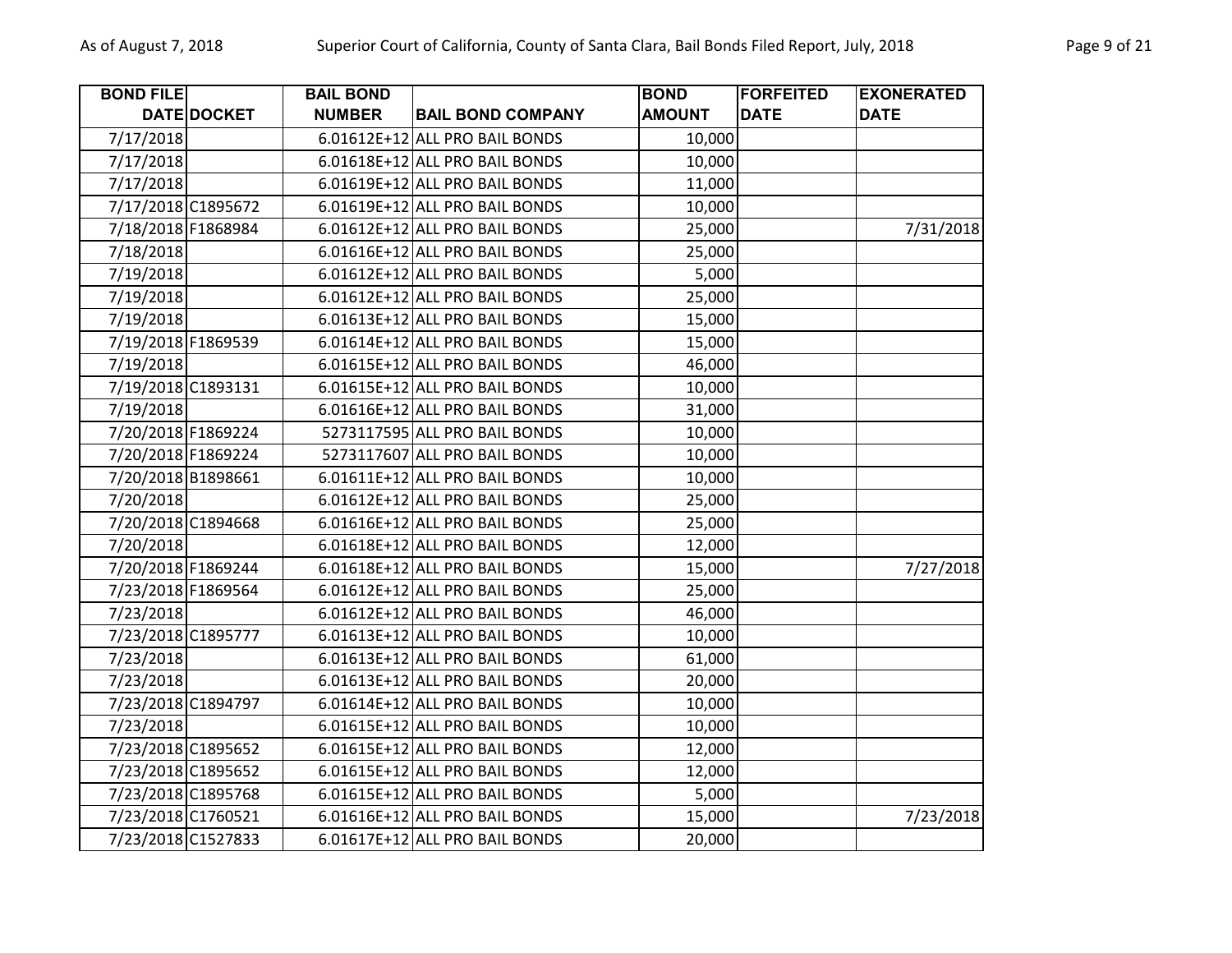| <b>BOND FILE</b>   |                    | <b>BAIL BOND</b> |                                   | <b>BOND</b>   | <b>FORFEITED</b> | <b>EXONERATED</b> |
|--------------------|--------------------|------------------|-----------------------------------|---------------|------------------|-------------------|
|                    | DATE DOCKET        | <b>NUMBER</b>    | <b>BAIL BOND COMPANY</b>          | <b>AMOUNT</b> | <b>DATE</b>      | <b>DATE</b>       |
| 7/23/2018          |                    |                  | 6.01618E+12 ALL PRO BAIL BONDS    | 101,000       |                  |                   |
| 7/23/2018          |                    |                  | 6.01618E+12 ALL PRO BAIL BONDS    | 25,000        |                  |                   |
| 7/24/2018          |                    |                  | 6.01618E+12 ALL PRO BAIL BONDS    | 24,000        |                  |                   |
| 7/25/2018          |                    |                  | 6.01614E+12 ALL PRO BAIL BONDS    | 30,000        |                  |                   |
| 7/25/2018          |                    |                  | 6.01618E+12 ALL PRO BAIL BONDS    | 27,000        |                  |                   |
| 7/26/2018 C1888645 |                    |                  | 6.01613E+12 ALL PRO BAIL BONDS    | 5,000         |                  |                   |
| 7/26/2018 C1760696 |                    |                  | 6.01614E+12 ALL PRO BAIL BONDS    | 25,000        |                  |                   |
| 7/26/2018 C1758235 |                    |                  | 6.01616E+12 ALL PRO BAIL BONDS    | 30,000        |                  |                   |
| 7/26/2018          |                    |                  | 6016120973553 ALL PRO BAIL BONDS  | 20,000        |                  |                   |
| 7/27/2018 C1894799 |                    |                  | 6.01617E+12 ALL PRO BAIL BONDS    | 10,000        |                  |                   |
| 7/30/2018 C1886954 |                    |                  | 5113797093 ALL PRO BAIL BONDS     | 10,000        |                  |                   |
| 7/30/2018 C1638432 |                    |                  | 5113797105 ALL PRO BAIL BONDS     | 10,000        |                  |                   |
| 7/30/2018 C1774188 |                    |                  | 5273212883 ALL PRO BAIL BONDS     | 25,000        |                  |                   |
|                    | 7/30/2018 C1775520 |                  | 6.01611E+12 ALL PRO BAIL BONDS    | 25,000        |                  |                   |
| 7/30/2018 C1894674 |                    |                  | 6.01612E+12 ALL PRO BAIL BONDS    | 35,000        |                  |                   |
| 7/30/2018 F1764012 |                    |                  | 6.01614E+12 ALL PRO BAIL BONDS    | 25,000        |                  |                   |
| 7/30/2018 C1891393 |                    |                  | 6.01614E+12 ALL PRO BAIL BONDS    | 20,000        |                  |                   |
| 7/30/2018 C1895593 |                    |                  | 6.01616E+12 ALL PRO BAIL BONDS    | 50,000        |                  |                   |
| 7/30/2018          |                    |                  | 6.01617E+12 ALL PRO BAIL BONDS    | 15,000        |                  |                   |
| 7/30/2018 C1894409 |                    |                  | 6.01618E+12 ALL PRO BAIL BONDS    | 25,000        |                  |                   |
| 7/30/2018          |                    |                  | 6.01618E+12 ALL PRO BAIL BONDS    | 25,000        |                  |                   |
| 7/31/2018          |                    |                  | 6.01611E+12 ALL PRO BAIL BONDS    | 25,000        |                  |                   |
| 7/31/2018 F1869671 |                    |                  | 6.01612E+12 ALL PRO BAIL BONDS    | 50,000        |                  |                   |
| 7/2/2018           |                    | IS50K133032      | <b>AMIGO BAIL BONDS</b>           | 25,000        |                  |                   |
|                    | 7/2/2018 F1869368  | IS50K133543      | <b>AMIGO BAIL BONDS</b>           | 50,000        |                  |                   |
| 7/16/2018          |                    | IS30K223303      | <b>AMIGO BAIL BONDS</b>           | 25,000        |                  |                   |
| 7/16/2018          |                    | IS50K138116      | <b>AMIGO BAIL BONDS</b>           | 20,000        |                  |                   |
| 7/17/2018          |                    | IS30K223304      | <b>AMIGO BAIL BONDS</b>           | 15,000        |                  |                   |
| 7/9/2018           |                    |                  | 5273054238 ANGEL LOPEZ BAIL BONDS | 15,000        |                  |                   |
| 7/13/2018 C1773483 |                    |                  | 5273054254 ANGEL LOPEZ BAIL BONDS | 20,000        |                  |                   |
| 7/17/2018          |                    |                  | 5273054267 ANGEL LOPEZ BAIL BONDS | 25,000        |                  |                   |
|                    | 7/2/2018 C1765203  | T10050696921     | <b>BAD BOYS BAIL BONDS</b>        | 75,000        |                  |                   |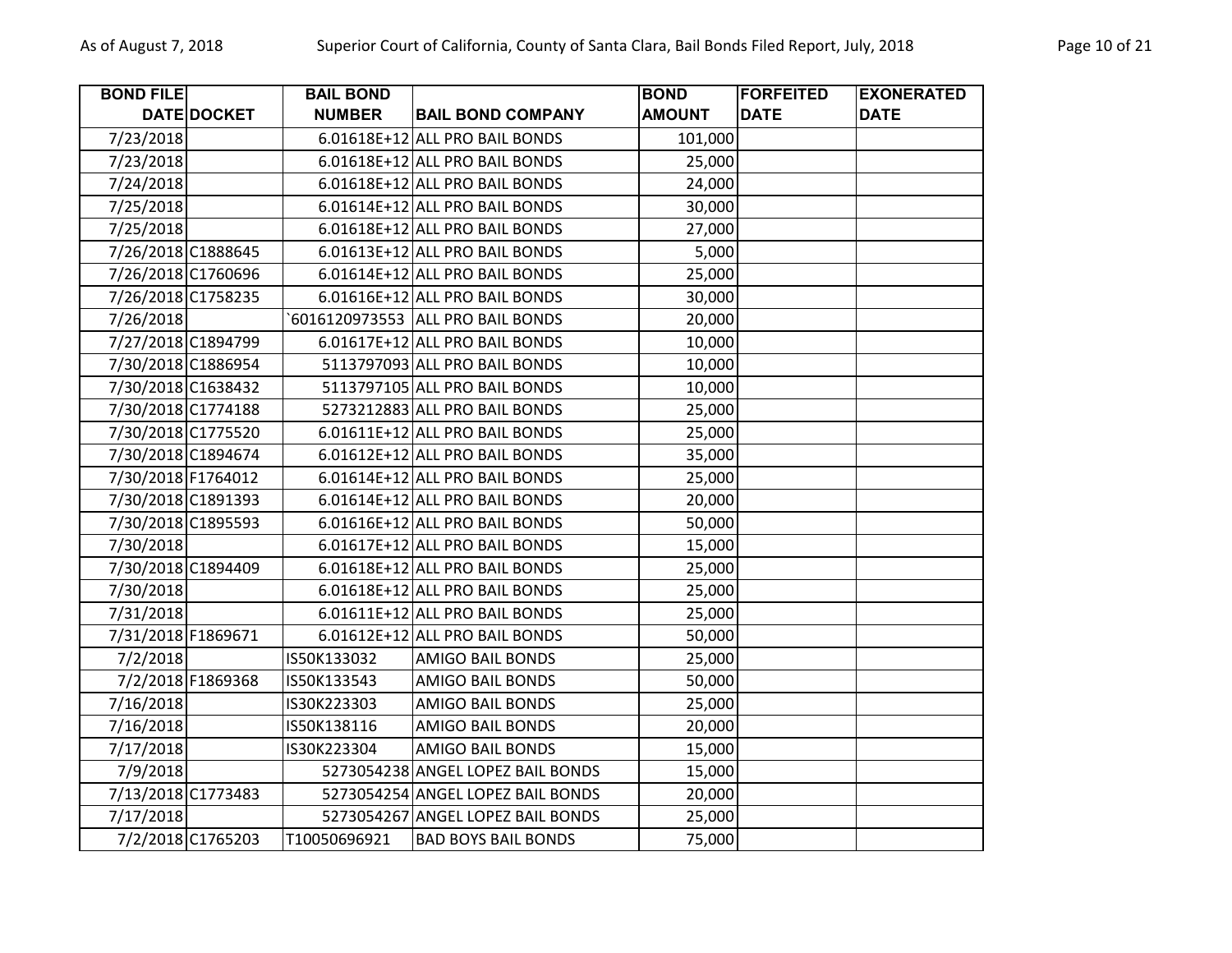| <b>BOND FILE</b> |                    | <b>BAIL BOND</b>   |                            | <b>BOND</b>   | <b>FORFEITED</b> | <b>EXONERATED</b> |
|------------------|--------------------|--------------------|----------------------------|---------------|------------------|-------------------|
|                  | DATE DOCKET        | <b>NUMBER</b>      | <b>BAIL BOND COMPANY</b>   | <b>AMOUNT</b> | <b>DATE</b>      | <b>DATE</b>       |
|                  | 7/2/2018 C1646968  | T1M50683241        | <b>BAD BOYS BAIL BONDS</b> | 500,000       |                  |                   |
|                  | 7/2/2018 C1885655  | T1M50683242        | <b>BAD BOYS BAIL BONDS</b> | 500,000       |                  |                   |
|                  | 7/2/2018 C1892748  | T20050683522       | <b>BAD BOYS BAIL BONDS</b> | 75,000        |                  |                   |
|                  | 7/2/2018 C1894413  | T20050696924       | <b>BAD BOYS BAIL BONDS</b> | 100,000       |                  |                   |
|                  | 7/2/2018 C1778381  | T2550684385        | <b>BAD BOYS BAIL BONDS</b> | 11,000        |                  |                   |
|                  | 7/2/2018 C1893394  | T2550693551        | <b>BAD BOYS BAIL BONDS</b> | 25,000        |                  |                   |
|                  | 7/2/2018 B1898020  | T2550693552        | <b>BAD BOYS BAIL BONDS</b> | 25,000        |                  |                   |
| 7/2/2018         |                    | T2550696893        | <b>BAD BOYS BAIL BONDS</b> | 15,000        |                  |                   |
| 7/2/2018         |                    | T5050675695        | <b>BAD BOYS BAIL BONDS</b> | 21,000        |                  |                   |
| 7/2/2018         |                    | T5050678635        | <b>BAD BOYS BAIL BONDS</b> | 45,000        |                  |                   |
|                  | 7/2/2018 C1891707  | T5050684941        | <b>BAD BOYS BAIL BONDS</b> | 15,000        | 8/1/2018         |                   |
|                  | 7/2/2018 C1777476  | T5050685474        | <b>BAD BOYS BAIL BONDS</b> | 15,000        |                  |                   |
|                  | 7/2/2018 C1894278  | T5050686470        | <b>BAD BOYS BAIL BONDS</b> | 7,000         |                  |                   |
| 7/2/2018         |                    | T5050686471        | <b>BAD BOYS BAIL BONDS</b> | 41,000        |                  |                   |
| 7/3/2018         |                    | 216025 T1050684911 | <b>BAD BOYS BAIL BONDS</b> | 10,000        |                  |                   |
|                  | 7/3/2018 C1890225  | T7550682480        | <b>BAD BOYS BAIL BONDS</b> | 75,000        |                  |                   |
| 7/5/2018         |                    | T10050702626       | <b>BAD BOYS BAIL BONDS</b> | 80,000        |                  |                   |
|                  | 7/5/2018 C1523587  | T5050693574        | <b>BAD BOYS BAIL BONDS</b> | 20,000        |                  |                   |
|                  | 7/6/2018 F1867990  | T2550696895        | <b>BAD BOYS BAIL BONDS</b> | 16,000        | 7/27/2018        |                   |
|                  | 7/9/2018 C1891640  | T1050681955        | <b>BAD BOYS BAIL BONDS</b> | 10,000        |                  | 7/16/2018         |
| 7/9/2018         |                    | T1050682437        | <b>BAD BOYS BAIL BONDS</b> | 5,000         |                  |                   |
|                  | 7/9/2018 C1882191  | T1050684377        | <b>BAD BOYS BAIL BONDS</b> | 7,500         |                  |                   |
|                  | 7/9/2018 C1892747  | T20050702633       | <b>BAD BOYS BAIL BONDS</b> | 180,000       |                  |                   |
|                  | 7/9/2018 C1888312  | T2550702593        | <b>BAD BOYS BAIL BONDS</b> | 15,000        |                  | 7/16/2018         |
|                  | 7/9/2018 C1889510  | T550677596         | <b>BAD BOYS BAIL BONDS</b> | 3,000         |                  |                   |
|                  | 7/9/2018 C1885521  | T550682430         | <b>BAD BOYS BAIL BONDS</b> | 5,000         |                  |                   |
|                  | 7/10/2018 C1777846 | T5050702616        | <b>BAD BOYS BAIL BONDS</b> | 50,000        |                  |                   |
|                  | 7/12/2018 C1894944 | T1050684913        | <b>BAD BOYS BAIL BONDS</b> | 10,000        |                  |                   |
|                  | 7/12/2018 C1891585 | T20050713827       | <b>BAD BOYS BAIL BONDS</b> | 150,000       |                  |                   |
| 7/13/2018        |                    | T1050686420        | <b>BAD BOYS BAIL BONDS</b> | 10,000        |                  |                   |
| 7/13/2018        |                    | T2550702592        | <b>BAD BOYS BAIL BONDS</b> | 25,000        |                  |                   |
| 7/13/2018        |                    | T5050686472        | <b>BAD BOYS BAIL BONDS</b> | 50,000        |                  |                   |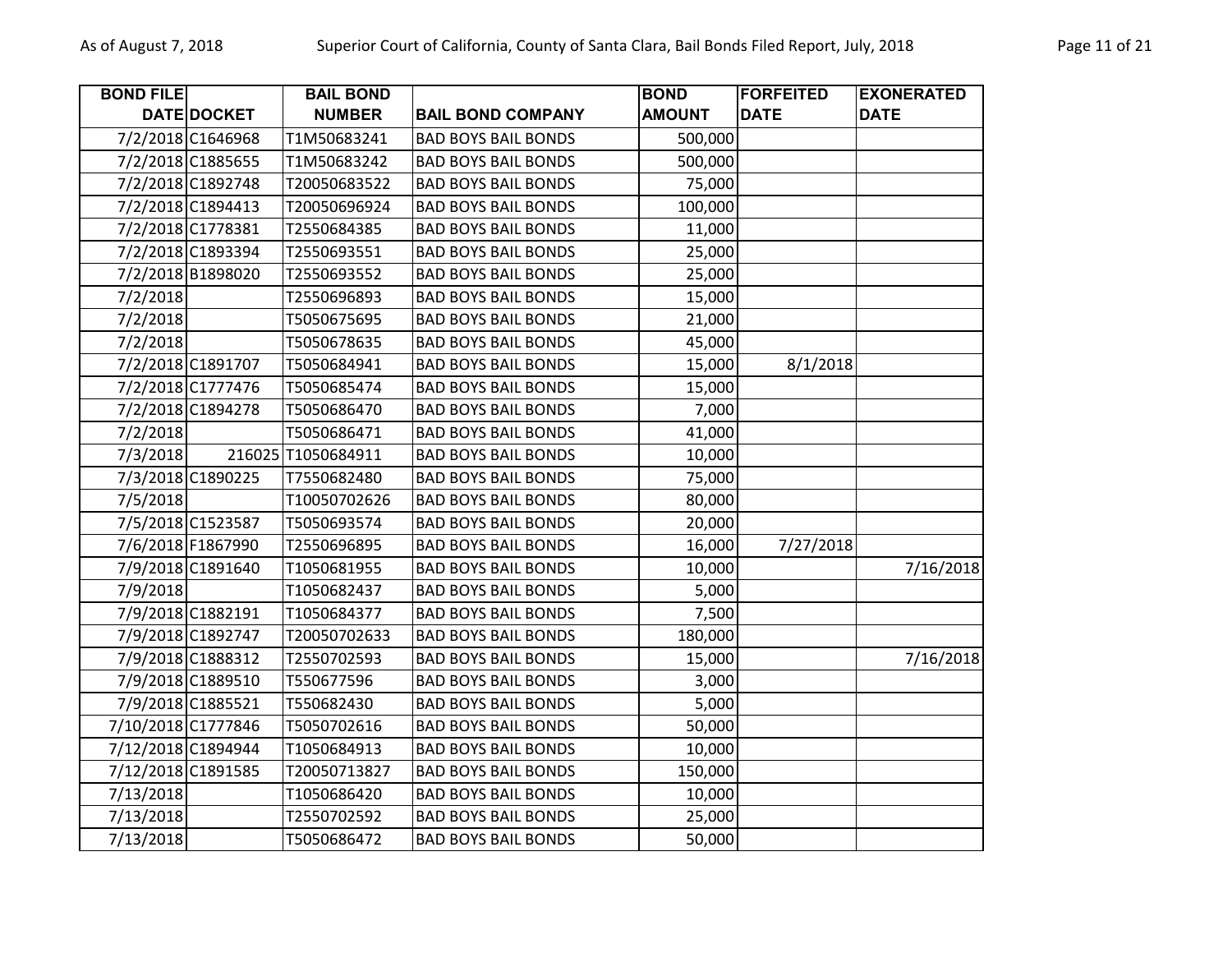| <b>BOND FILE</b>   |                    | <b>BAIL BOND</b> |                            | <b>BOND</b>   | <b>FORFEITED</b> | <b>EXONERATED</b> |
|--------------------|--------------------|------------------|----------------------------|---------------|------------------|-------------------|
|                    | <b>DATE DOCKET</b> | <b>NUMBER</b>    | <b>BAIL BOND COMPANY</b>   | <b>AMOUNT</b> | <b>DATE</b>      | <b>DATE</b>       |
|                    | 7/16/2018 C1894777 | T20050713561     | <b>BAD BOYS BAIL BONDS</b> | 175,000       |                  |                   |
| 7/16/2018 C1892135 |                    | T25050713562     | <b>BAD BOYS BAIL BONDS</b> | 150,000       |                  |                   |
| 7/16/2018          |                    | T2550702595      | <b>BAD BOYS BAIL BONDS</b> | 10,000        |                  |                   |
| 7/16/2018          |                    | T2550702599      | <b>BAD BOYS BAIL BONDS</b> | 15,000        |                  |                   |
|                    | 7/16/2018 C1891698 | T2550702600      | <b>BAD BOYS BAIL BONDS</b> | 25,000        |                  |                   |
| 7/16/2018          |                    | T5050686473      | <b>BAD BOYS BAIL BONDS</b> | 36,000        |                  |                   |
|                    | 7/16/2018 C1895431 | T5050702617      | <b>BAD BOYS BAIL BONDS</b> | 35,000        |                  |                   |
|                    | 7/16/2018 C1780123 | T550683194       | <b>BAD BOYS BAIL BONDS</b> | 1,000         |                  |                   |
| 7/16/2018          |                    | T550685420       | <b>BAD BOYS BAIL BONDS</b> | 5,000         |                  |                   |
| 7/16/2018          |                    | T550686413       | <b>BAD BOYS BAIL BONDS</b> | 5,000         |                  |                   |
|                    | 7/16/2018 C1760869 | T550702555       | <b>BAD BOYS BAIL BONDS</b> | 5,000         |                  |                   |
|                    | 7/16/2018 C1768961 | T550702556       | <b>BAD BOYS BAIL BONDS</b> | 5,000         |                  |                   |
|                    | 7/16/2018 C1758925 | T550702557       | <b>BAD BOYS BAIL BONDS</b> | 1,000         |                  |                   |
| 7/17/2018 F1869518 |                    | T10050702627     | <b>BAD BOYS BAIL BONDS</b> | 100,000       |                  |                   |
|                    | 7/17/2018 B1365112 | T10050702628     | <b>BAD BOYS BAIL BONDS</b> | 75,000        |                  |                   |
| 7/17/2018          |                    | T1050686419      | <b>BAD BOYS BAIL BONDS</b> | 10,000        |                  |                   |
| 7/17/2018          |                    | T2550702598      | <b>BAD BOYS BAIL BONDS</b> | 25,000        |                  |                   |
| 7/17/2018 F1869458 |                    | T50050713563     | <b>BAD BOYS BAIL BONDS</b> | 102,000       |                  |                   |
| 7/17/2018          |                    | T5050686474      | <b>BAD BOYS BAIL BONDS</b> | 30,000        |                  |                   |
|                    | 7/17/2018 F1869647 | T7550713553      | <b>BAD BOYS BAIL BONDS</b> | 62,500        |                  |                   |
|                    | 7/18/2018 F1869529 | T550684906       | <b>BAD BOYS BAIL BONDS</b> | 1,000         |                  |                   |
|                    | 7/19/2018 C1895663 | T10050713554     | <b>BAD BOYS BAIL BONDS</b> | 75,000        |                  |                   |
|                    | 7/19/2018 C1891595 | T2550673338      | <b>BAD BOYS BAIL BONDS</b> | 25,000        |                  |                   |
|                    | 7/19/2018 C1890225 | T5050693576      | <b>BAD BOYS BAIL BONDS</b> | 40,000        |                  |                   |
| 7/20/2018          |                    | T1050702578      | <b>BAD BOYS BAIL BONDS</b> | 10,000        |                  |                   |
|                    | 7/23/2018 CC899815 | T10050713055     | <b>BAD BOYS BAIL BONDS</b> | 100,000       |                  |                   |
|                    | 7/23/2018 CC805684 | T10050713555     | <b>BAD BOYS BAIL BONDS</b> | 100,000       |                  |                   |
|                    | 7/23/2018 C1225810 | T1050702579      | <b>BAD BOYS BAIL BONDS</b> | 10,000        |                  |                   |
|                    | 7/23/2018 C1895134 | T20050721639     | <b>BAD BOYS BAIL BONDS</b> | 73,000        |                  |                   |
| 7/23/2018          |                    | T2550679070      | <b>BAD BOYS BAIL BONDS</b> | 25,000        |                  |                   |
|                    | 7/23/2018 F1868963 | T2550683215      | <b>BAD BOYS BAIL BONDS</b> | 25,000        |                  |                   |
|                    | 7/23/2018 C1881290 | T2550683488      | <b>BAD BOYS BAIL BONDS</b> | 16,000        |                  |                   |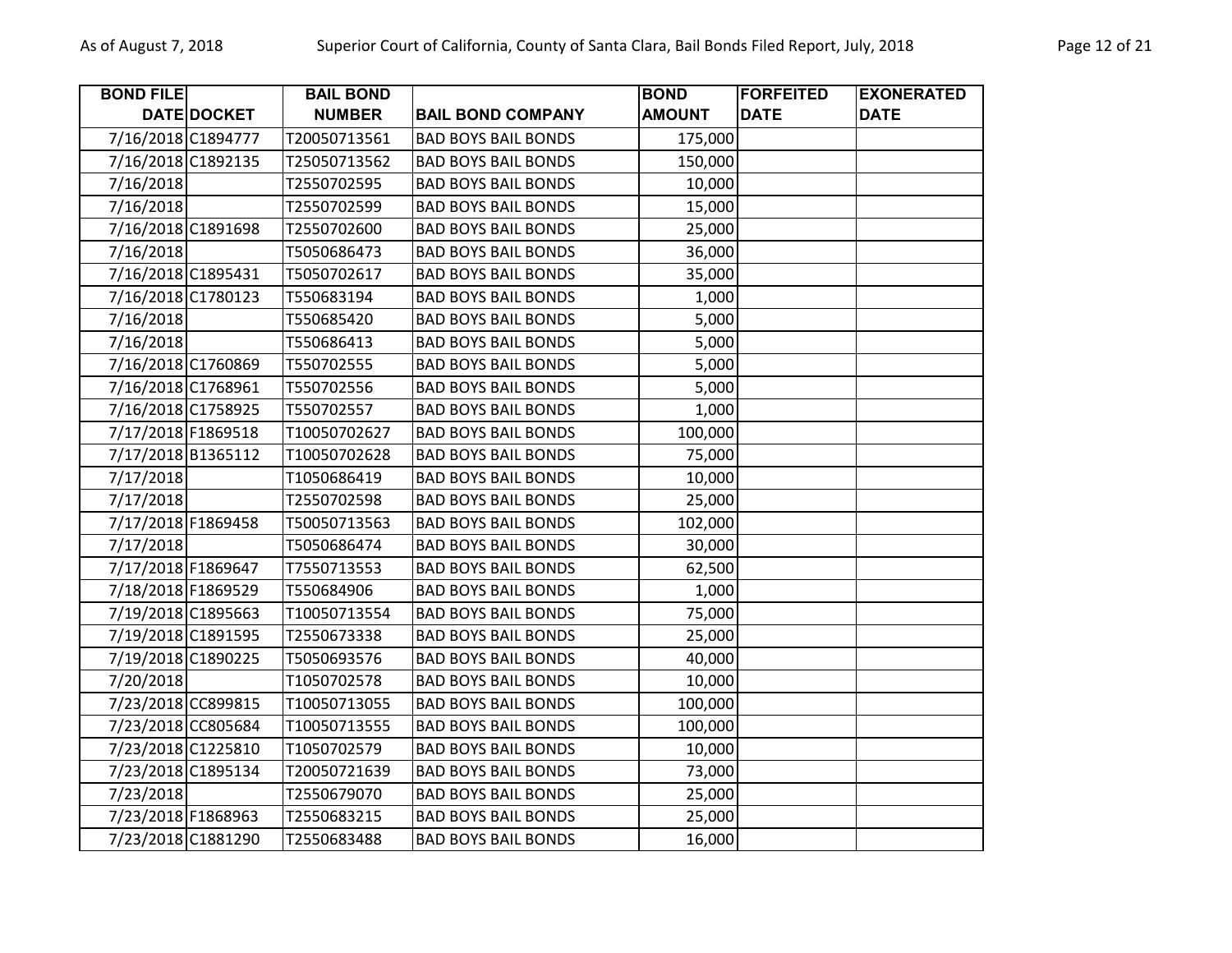| <b>BOND FILE</b>   |                    | <b>BAIL BOND</b> |                                    | <b>BOND</b>   | <b>FORFEITED</b> | <b>EXONERATED</b> |
|--------------------|--------------------|------------------|------------------------------------|---------------|------------------|-------------------|
|                    | DATE DOCKET        | <b>NUMBER</b>    | <b>BAIL BOND COMPANY</b>           | <b>AMOUNT</b> | <b>DATE</b>      | <b>DATE</b>       |
| 7/23/2018          |                    | T2550683489      | <b>BAD BOYS BAIL BONDS</b>         | 25,000        |                  |                   |
| 7/23/2018          |                    | T5050686475      | <b>BAD BOYS BAIL BONDS</b>         | 26,000        |                  |                   |
|                    | 7/23/2018 C1892725 | T5050707523      | <b>BAD BOYS BAIL BONDS</b>         | 26,000        |                  |                   |
| 7/23/2018          |                    | T5050707524      | <b>BAD BOYS BAIL BONDS</b>         | 26,000        |                  |                   |
|                    | 7/23/2018 CC785940 | T550685419       | <b>BAD BOYS BAIL BONDS</b>         | 5,000         |                  |                   |
|                    | 7/24/2018 C1893386 | T1050696876      | <b>BAD BOYS BAIL BONDS</b>         | 10,000        |                  |                   |
|                    | 7/25/2018 C1893548 | T25050720936     | <b>BAD BOYS BAIL BONDS</b>         | 85,000        |                  |                   |
| 7/26/2018 F1869671 |                    | T10050713056     | <b>BAD BOYS BAIL BONDS</b>         | 60,000        |                  |                   |
| 7/26/2018 F1765404 |                    | T550707498       | <b>BAD BOYS BAIL BONDS</b>         | 2,000         |                  |                   |
|                    | 7/27/2018 C1894428 | T5050707522      | <b>BAD BOYS BAIL BONDS</b>         | 50,000        |                  |                   |
|                    | 7/30/2018 C1896614 | T10050713057     | <b>BAD BOYS BAIL BONDS</b>         | 71,000        |                  |                   |
|                    | 7/30/2018 C1894663 | T1050702577      | <b>BAD BOYS BAIL BONDS</b>         | 10,000        |                  |                   |
| 7/30/2018          |                    | T2550714304      | <b>BAD BOYS BAIL BONDS</b>         | 20,000        |                  |                   |
| 7/30/2018          |                    | T2550714305      | <b>BAD BOYS BAIL BONDS</b>         | 20,000        |                  |                   |
|                    | 7/30/2018 F1868224 | T5050707525      | <b>BAD BOYS BAIL BONDS</b>         | 50,000        |                  |                   |
|                    | 7/30/2018 C1896422 | T550707497       | <b>BAD BOYS BAIL BONDS</b>         | 5,000         |                  |                   |
|                    | 7/2/2018 C1892396  | B1H4552132       | <b>BAIL BONDS MADE EASY</b>        | 75,000        |                  |                   |
|                    | 7/16/2018 C1895493 | A152216548       | <b>BAIL GUY BAIL BONDS</b>         | 11,000        |                  |                   |
|                    | 7/2/2018 C1891403  |                  | 5105772433 BAIL HOTLINE BAIL BONDS | 75,000        |                  |                   |
| 7/2/2018           |                    |                  | 5113912074 BAIL HOTLINE BAIL BONDS | 10,000        |                  |                   |
| 7/2/2018           |                    |                  | 5113912087 BAIL HOTLINE BAIL BONDS | 10,000        |                  |                   |
| 7/2/2018           |                    |                  | 5113912090 BAIL HOTLINE BAIL BONDS | 10,000        |                  |                   |
|                    | 7/2/2018 C1882050  |                  | 5200203342 BAIL HOTLINE BAIL BONDS | 195,000       |                  |                   |
| 7/2/2018           |                    |                  | 5273219952 BAIL HOTLINE BAIL BONDS | 25,000        |                  |                   |
|                    | 7/2/2018 C1894254  |                  | 5273219965 BAIL HOTLINE BAIL BONDS | 13,000        | 8/2/2018         |                   |
|                    | 7/2/2018 C1894272  |                  | 5273219981 BAIL HOTLINE BAIL BONDS | 25,000        |                  |                   |
| 7/2/2018           |                    |                  | 5273219994 BAIL HOTLINE BAIL BONDS | 25,000        |                  |                   |
|                    | 7/2/2018 C1885079  |                  | 5273221528 BAIL HOTLINE BAIL BONDS | 15,000        | 7/12/2018        |                   |
|                    | 7/2/2018 C1770879  |                  | 5552002125 BAIL HOTLINE BAIL BONDS | 30,000        | 7/12/2018        |                   |
| 7/2/2018           |                    |                  | 5552003809 BAIL HOTLINE BAIL BONDS | 50,000        |                  |                   |
|                    | 7/2/2018 C1890591  |                  | 5803448414 BAIL HOTLINE BAIL BONDS | 5,000         | 7/10/2018        |                   |
|                    | 7/3/2018 C1892750  |                  | 5105772417 BAIL HOTLINE BAIL BONDS | 100,000       | 8/2/2018         |                   |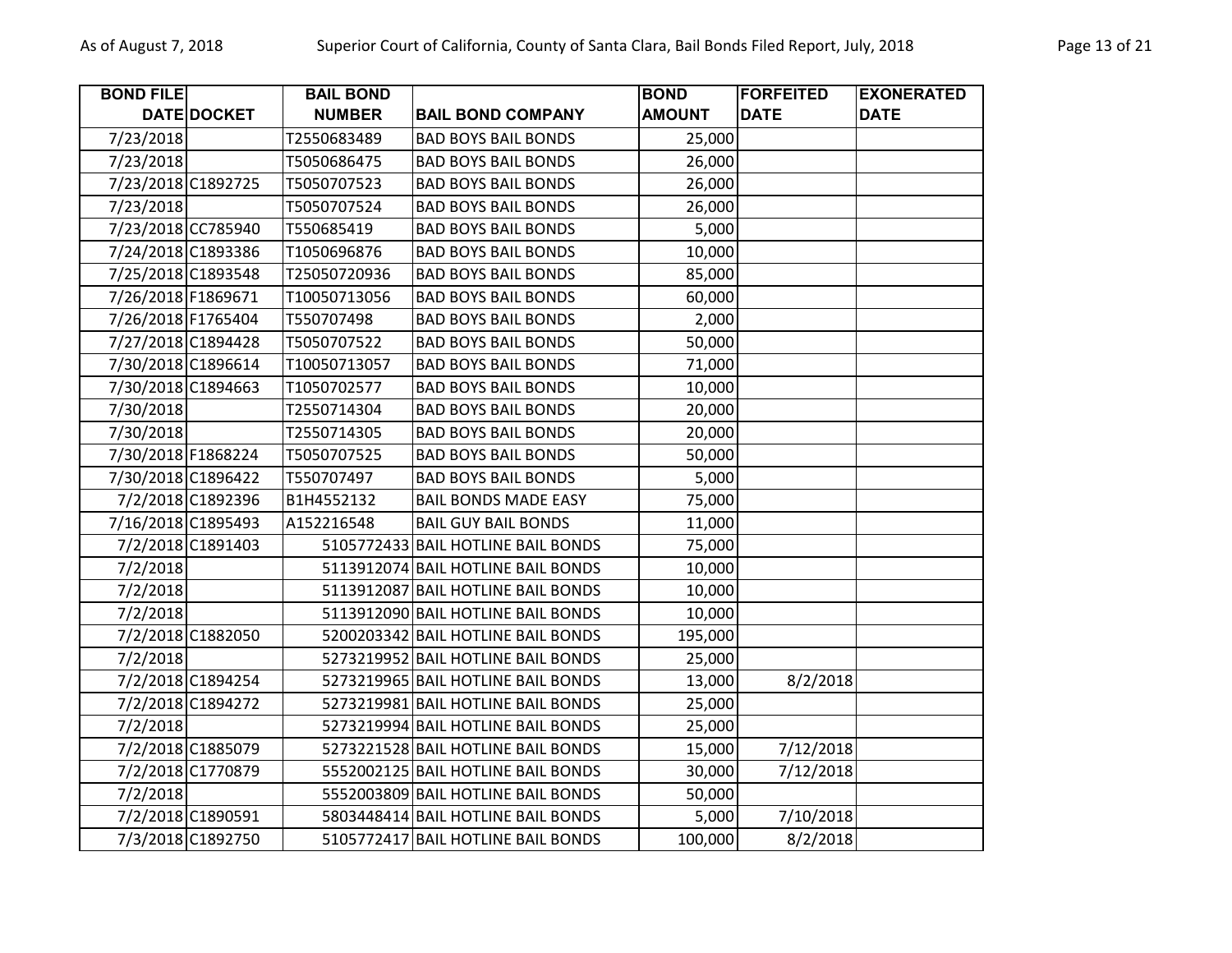| <b>BOND FILE</b> |                    | <b>BAIL BOND</b> |                                    | <b>BOND</b>   | <b>FORFEITED</b> | <b>EXONERATED</b> |
|------------------|--------------------|------------------|------------------------------------|---------------|------------------|-------------------|
|                  | DATE DOCKET        | <b>NUMBER</b>    | <b>BAIL BOND COMPANY</b>           | <b>AMOUNT</b> | <b>DATE</b>      | <b>DATE</b>       |
|                  | 7/3/2018 C1890013  |                  | 5273213455 BAIL HOTLINE BAIL BONDS | 15,000        | 7/27/2018        |                   |
|                  | 7/3/2018 C1893350  |                  | 5552001201 BAIL HOTLINE BAIL BONDS | 35,000        | 8/2/2018         |                   |
|                  | 7/3/2018 B1898316  |                  | 5552002138 BAIL HOTLINE BAIL BONDS | 26,000        |                  |                   |
| 7/3/2018         |                    |                  | 5552002154 BAIL HOTLINE BAIL BONDS | 50,000        |                  |                   |
|                  | 7/5/2018 C1894287  |                  | 5105771014 BAIL HOTLINE BAIL BONDS | 51,000        |                  |                   |
|                  | 7/5/2018 C1892884  |                  | 5105771043 BAIL HOTLINE BAIL BONDS | 100,000       |                  |                   |
|                  | 7/5/2018 C1892653  |                  | 5105771056 BAIL HOTLINE BAIL BONDS | 100,000       |                  |                   |
| 7/5/2018         |                    |                  | 5105771069 BAIL HOTLINE BAIL BONDS | 58,000        |                  |                   |
|                  | 7/5/2018 C1511578  |                  | 5113912102 BAIL HOTLINE BAIL BONDS | 10,000        |                  |                   |
|                  | 7/5/2018 C1890607  |                  | 5552001102 BAIL HOTLINE BAIL BONDS | 5,500         |                  |                   |
|                  | 7/5/2018 C1894476  |                  | 5552001115 BAIL HOTLINE BAIL BONDS | 50,000        |                  |                   |
|                  | 7/5/2018 C1888287  |                  | 5552001128 BAIL HOTLINE BAIL BONDS | 35,000        |                  |                   |
|                  | 7/9/2018 C1894789  |                  | 5105771030 BAIL HOTLINE BAIL BONDS | 75,000        |                  |                   |
|                  | 7/9/2018 C1888297  |                  | 5150139092 BAIL HOTLINE BAIL BONDS | 120,000       |                  |                   |
|                  | 7/9/2018 C1894933  |                  | 5150139216 BAIL HOTLINE BAIL BONDS | 85,000        | 7/9/2018         |                   |
|                  | 7/9/2018 F1868575  |                  | 5273221531 BAIL HOTLINE BAIL BONDS | 15,000        |                  |                   |
| 7/9/2018         |                    |                  | 5803448456 BAIL HOTLINE BAIL BONDS | 5,000         |                  |                   |
|                  | 7/10/2018 F1868947 |                  | 5105771027 BAIL HOTLINE BAIL BONDS | 70,000        |                  |                   |
|                  | 7/10/2018 B1898436 |                  | 5273221557 BAIL HOTLINE BAIL BONDS | 21,000        |                  |                   |
| 7/10/2018        |                    |                  | 5273271619 BAIL HOTLINE BAIL BONDS | 25,000        |                  |                   |
| 7/10/2018        |                    |                  | 5273271622 BAIL HOTLINE BAIL BONDS | 20,000        |                  |                   |
| 7/10/2018        |                    |                  | 5552001131 BAIL HOTLINE BAIL BONDS | 50,000        |                  |                   |
|                  | 7/12/2018 C1895682 |                  | 5105774031 BAIL HOTLINE BAIL BONDS | 61,000        |                  |                   |
|                  | 7/12/2018 C1882876 |                  | 5200201760 BAIL HOTLINE BAIL BONDS | 260,000       |                  |                   |
|                  | 7/12/2018 C1892135 |                  | 5250141016 BAIL HOTLINE BAIL BONDS | 225,000       |                  |                   |
| 7/12/2018        |                    |                  | 5273271677 BAIL HOTLINE BAIL BONDS | 25,000        |                  |                   |
|                  | 7/16/2018 C1895279 |                  | 5105773373 BAIL HOTLINE BAIL BONDS | 85,000        |                  |                   |
| 7/16/2018        |                    |                  | 5113912128 BAIL HOTLINE BAIL BONDS | 10,000        |                  |                   |
|                  | 7/16/2018 C1890753 |                  | 5250141540 BAIL HOTLINE BAIL BONDS | 250,000       |                  |                   |
|                  | 7/16/2018 C1652212 |                  | 5273271664 BAIL HOTLINE BAIL BONDS | 20,000        |                  | 7/23/2018         |
|                  | 7/16/2018 C1895117 |                  | 5552001157 BAIL HOTLINE BAIL BONDS | 40,000        |                  |                   |
|                  | 7/16/2018 C1778289 |                  | 5803448401 BAIL HOTLINE BAIL BONDS | 5,000         |                  | 7/23/2018         |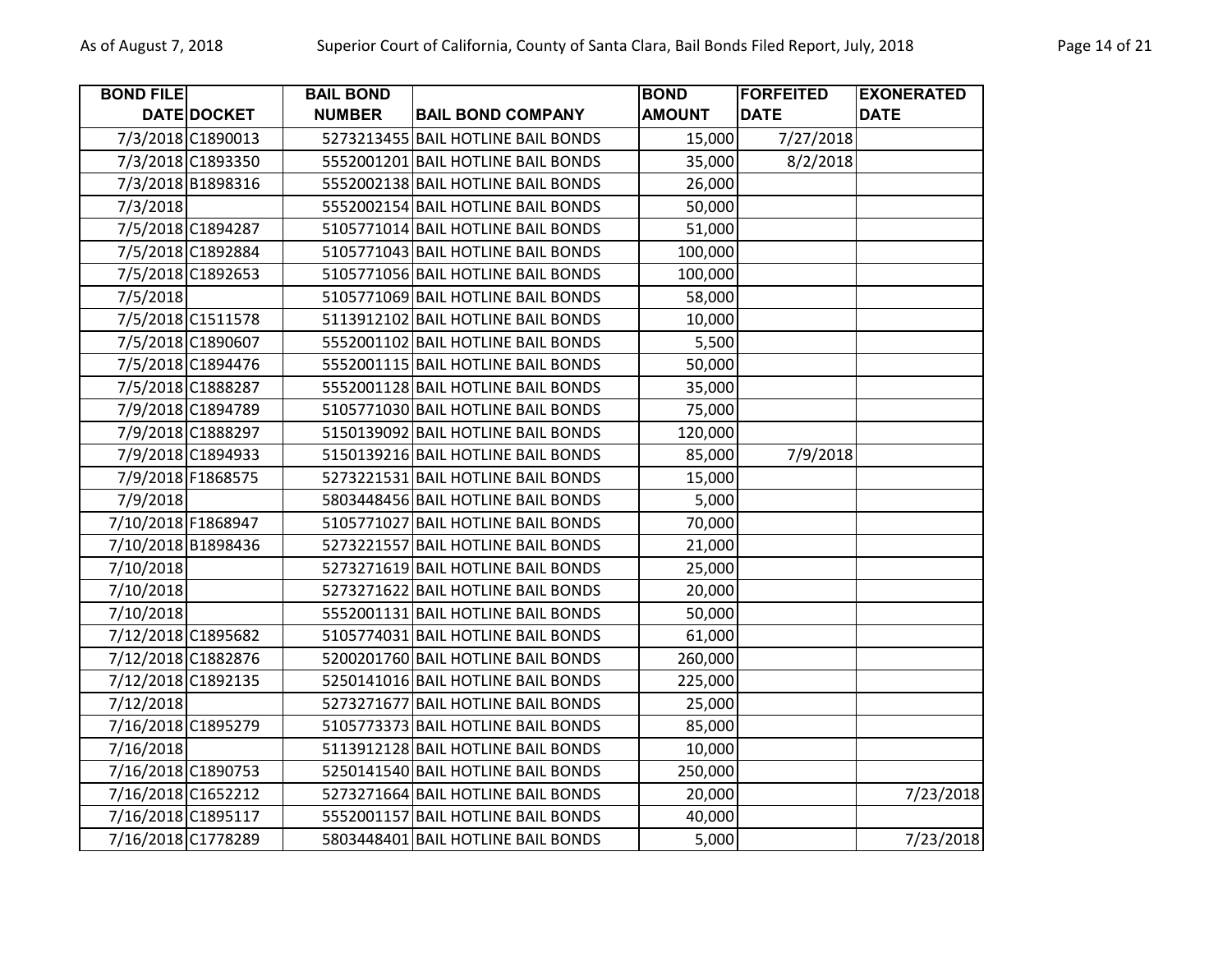| <b>BOND FILE</b>   |                    | <b>BAIL BOND</b> |                                    | <b>BOND</b>   | <b>FORFEITED</b> | <b>EXONERATED</b> |
|--------------------|--------------------|------------------|------------------------------------|---------------|------------------|-------------------|
|                    | DATE DOCKET        | <b>NUMBER</b>    | <b>BAIL BOND COMPANY</b>           | <b>AMOUNT</b> | <b>DATE</b>      | <b>DATE</b>       |
|                    | 7/16/2018 C1777038 |                  | 5803448498 BAIL HOTLINE BAIL BONDS | 5,000         |                  | 7/23/2018         |
| 7/17/2018          |                    |                  | 5273271594 BAIL HOTLINE BAIL BONDS | 15,000        |                  |                   |
| 7/17/2018          |                    |                  | 5273271651 BAIL HOTLINE BAIL BONDS | 10,000        |                  |                   |
|                    | 7/17/2018 B1897269 |                  | 5803448485 BAIL HOTLINE BAIL BONDS | 5,000         |                  | 7/31/2018         |
|                    | 7/18/2018 C1891073 |                  | 5552001173 BAIL HOTLINE BAIL BONDS | 55,000        |                  |                   |
| 7/19/2018          |                    |                  | 5113908235 BAIL HOTLINE BAIL BONDS | 10,000        |                  |                   |
| 7/19/2018          |                    |                  | 5552005139 BAIL HOTLINE BAIL BONDS | 50,000        |                  |                   |
|                    | 7/19/2018 B1795589 | FCS251869156     | <b>BAIL HOTLINE BAIL BONDS</b>     | 25,000        |                  |                   |
|                    | 7/20/2018 C1894788 |                  | 5105773401 BAIL HOTLINE BAIL BONDS | 75,000        |                  |                   |
|                    | 7/20/2018 C1776551 |                  | 5113910281 BAIL HOTLINE BAIL BONDS | 10,000        |                  | 7/26/2018         |
|                    | 7/20/2018 B1897750 |                  | 5113910319 BAIL HOTLINE BAIL BONDS | 10,000        |                  |                   |
|                    | 7/20/2018 F1869108 |                  | 5250141029 BAIL HOTLINE BAIL BONDS | 125,000       |                  |                   |
|                    | 7/20/2018 C1895765 |                  | 5250141045 BAIL HOTLINE BAIL BONDS | 115,000       |                  |                   |
|                    | 7/20/2018 C1895765 |                  | 5250141058 BAIL HOTLINE BAIL BONDS | 155,000       |                  |                   |
|                    | 7/20/2018 F1868093 |                  | 5273224842 BAIL HOTLINE BAIL BONDS | 15,000        |                  | 7/26/2018         |
|                    | 7/20/2018 C1774137 |                  | 5273224855 BAIL HOTLINE BAIL BONDS | 15,000        |                  |                   |
|                    | 7/20/2018 C1895650 |                  | 5273224897 BAIL HOTLINE BAIL BONDS | 25,000        |                  |                   |
| 7/20/2018 F1869471 |                    |                  | 5552005113 BAIL HOTLINE BAIL BONDS | 30,000        |                  |                   |
|                    | 7/20/2018 C1885575 |                  | 5803448443 BAIL HOTLINE BAIL BONDS | 3,000         |                  | 7/26/2018         |
|                    | 7/20/2018 C1889763 |                  | 5803448469 BAIL HOTLINE BAIL BONDS | 2,000         |                  | 7/26/2018         |
|                    | 7/20/2018 C1885043 |                  | 5803448472 BAIL HOTLINE BAIL BONDS | 2,000         |                  | 7/26/2018         |
|                    | 7/20/2018 C1521420 |                  | 5803449932 BAIL HOTLINE BAIL BONDS | 2,500         |                  |                   |
| 7/20/2018 C1881191 |                    |                  | 5803449945 BAIL HOTLINE BAIL BONDS | 2,500         |                  |                   |
|                    | 7/23/2018 C1895676 |                  | 5113910294 BAIL HOTLINE BAIL BONDS | 10,000        |                  |                   |
|                    | 7/23/2018 C1894345 |                  | 5113910322 BAIL HOTLINE BAIL BONDS | 10,000        |                  |                   |
|                    | 7/23/2018 C1895765 |                  | 5150139360 BAIL HOTLINE BAIL BONDS | 115,000       |                  |                   |
| 7/23/2018          |                    |                  | 5273224868 BAIL HOTLINE BAIL BONDS | 15,000        |                  |                   |
| 7/23/2018          |                    |                  | 5273224871 BAIL HOTLINE BAIL BONDS | 25,000        |                  |                   |
|                    | 7/23/2018 C1641542 |                  | 5273224884 BAIL HOTLINE BAIL BONDS | 15,000        |                  |                   |
|                    | 7/23/2018 C1895771 |                  | 5273225878 BAIL HOTLINE BAIL BONDS | 10,000        |                  |                   |
| 7/23/2018          |                    |                  | 5273225881 BAIL HOTLINE BAIL BONDS | 16,000        |                  |                   |
|                    | 7/23/2018 C1635977 |                  | 5552005142 BAIL HOTLINE BAIL BONDS | 50,000        |                  |                   |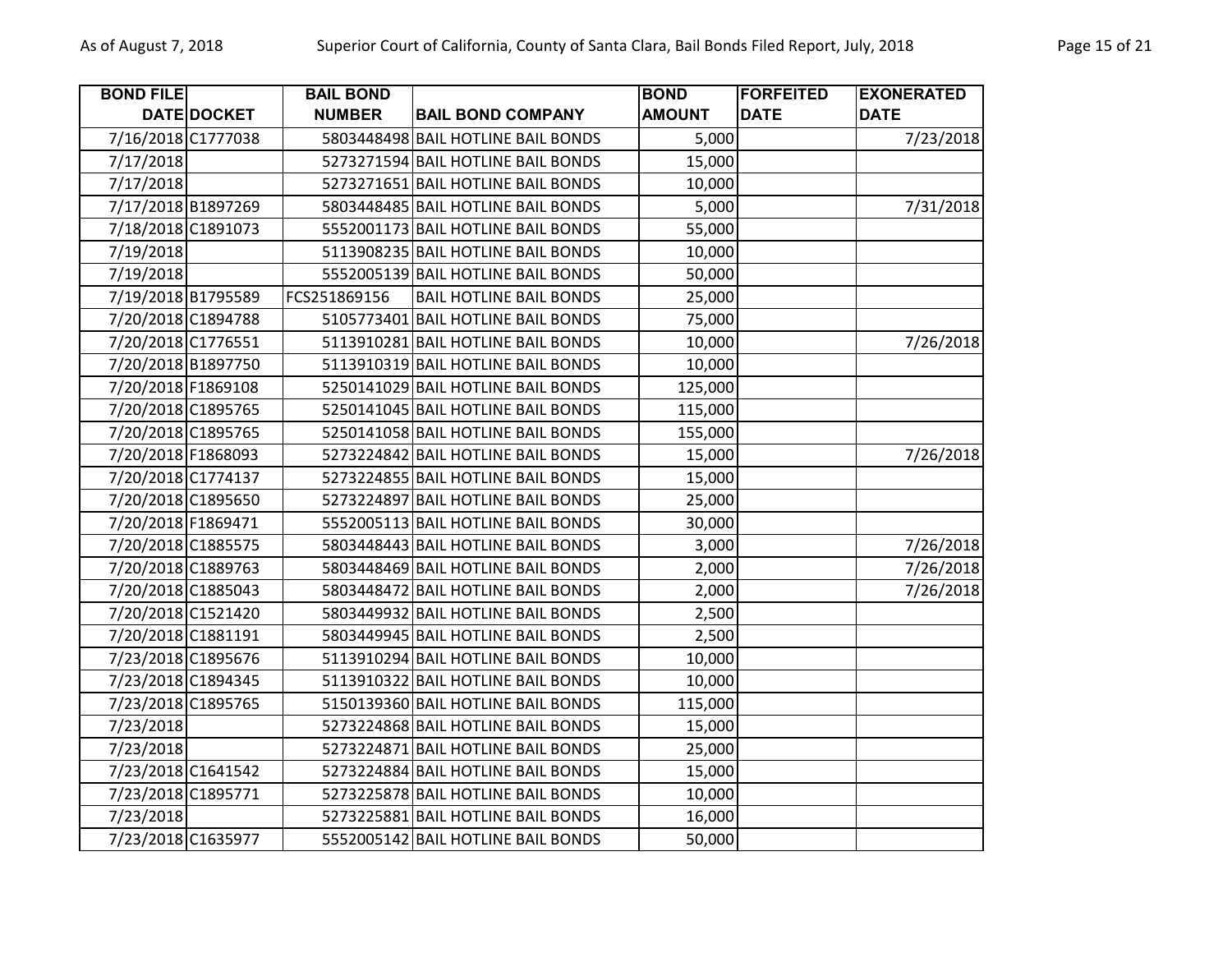| <b>BOND FILE</b> |                    | <b>BAIL BOND</b> |                                     | <b>BOND</b>   | <b>FORFEITED</b> | <b>EXONERATED</b> |
|------------------|--------------------|------------------|-------------------------------------|---------------|------------------|-------------------|
|                  | DATE DOCKET        | <b>NUMBER</b>    | <b>BAIL BOND COMPANY</b>            | <b>AMOUNT</b> | <b>DATE</b>      | <b>DATE</b>       |
| 7/24/2018        |                    |                  | 5105773399 BAIL HOTLINE BAIL BONDS  | 57,000        |                  |                   |
|                  | 7/24/2018 C1888222 |                  | 5105773414 BAIL HOTLINE BAIL BONDS  | 100,000       |                  |                   |
| 7/24/2018        |                    |                  | 5113912157 BAIL HOTLINE BAIL BONDS  | 10,000        |                  |                   |
|                  | 7/24/2018 C1892622 |                  | 5552005465 BAIL HOTLINE BAIL BONDS  | 55,000        |                  |                   |
|                  | 7/25/2018 C1894026 |                  | 5105773427 BAIL HOTLINE BAIL BONDS  | 62,000        |                  |                   |
|                  | 7/25/2018 F1869483 |                  | 5200201773 BAIL HOTLINE BAIL BONDS  | 175,000       |                  |                   |
|                  | 7/25/2018 F1869483 |                  | 5250141032 BAIL HOTLINE BAIL BONDS  | 175,000       |                  |                   |
| 7/25/2018        |                    |                  | 5552005168 BAIL HOTLINE BAIL BONDS  | 35,000        |                  |                   |
|                  | 7/26/2018 C1895996 |                  | 5113913097 BAIL HOTLINE BAIL BONDS  | 5,000         |                  |                   |
|                  | 7/26/2018 C1518529 |                  | 5273224909 BAIL HOTLINE BAIL BONDS  | 16,000        |                  |                   |
|                  | 7/26/2018 C1891610 |                  | 5552004666 BAIL HOTLINE BAIL BONDS  | 40,000        |                  |                   |
|                  | 7/26/2018 C1895622 |                  | 5552004679 BAIL HOTLINE BAIL BONDS  | 40,000        |                  |                   |
|                  | 7/30/2018 C1891322 |                  | 5105773766 BAIL HOTLINE BAIL BONDS  | 95,000        |                  |                   |
|                  | 7/30/2018 C1891322 |                  | 5150140111 BAIL HOTLINE BAIL BONDS  | 110,000       |                  |                   |
|                  | 7/30/2018 C1893731 |                  | 5273224839 BAIL HOTLINE BAIL BONDS  | 27,000        |                  |                   |
|                  | 7/30/2018 C1891662 |                  | 5273224912 BAIL HOTLINE BAIL BONDS  | 25,000        | 8/1/2018         |                   |
| 7/30/2018        |                    |                  | 5273225849 BAIL HOTLINE BAIL BONDS  | 25,000        |                  |                   |
|                  | 7/30/2018 C1886022 |                  | 5552001144 BAIL HOTLINE BAIL BONDS  | 50,000        |                  |                   |
| 7/30/2018        |                    |                  | 5552001186 BAIL HOTLINE BAIL BONDS  | 35,000        |                  |                   |
|                  | 7/30/2018 C1894891 |                  | 5552001199 BAIL HOTLINE BAIL BONDS  | 45,000        | 8/1/2018         |                   |
| 7/30/2018        |                    |                  | 5552005436 BAIL HOTLINE BAIL BONDS  | 26,000        |                  |                   |
|                  | 7/31/2018 F1868550 |                  | 5105773469 BAIL HOTLINE BAIL BONDS  | 60,000        |                  |                   |
| 7/31/2018        |                    |                  | 5273228019 BAIL HOTLINE BAIL BONDS  | 16,000        |                  |                   |
| 7/31/2018        |                    |                  | 5273228022 BAIL HOTLINE BAIL BONDS  | 15,000        |                  |                   |
| 7/31/2018        |                    |                  | 5552001160 BAIL HOTLINE BAIL BONDS  | 30,000        |                  |                   |
|                  | 7/31/2018 F1868861 |                  | 5803448427 BAIL HOTLINE BAIL BONDS  | 5,000         |                  |                   |
|                  | 7/31/2018 C1891977 |                  | 5803449958 BAIL HOTLINE BAIL BONDS  | 5,000         |                  |                   |
| 7/10/2018        |                    |                  | 5551938580 BODYGUARD BAIL BONDS     | 10,000        |                  |                   |
|                  | 7/16/2018 C1770775 |                  | 5113921665 BODYGUARD BAIL BONDS     | 3,000         |                  |                   |
|                  | 7/17/2018 C1768377 |                  | 5273234571 BODYGUARD BAIL BONDS     | 15,000        |                  |                   |
| 7/20/2018        |                    |                  | 5273234568 BODYGUARD BAIL BONDS     | 25,000        |                  |                   |
|                  | 7/31/2018 C1778890 | AD00966276       | <b>CALIFORNIA CAPITOL BAIL BONI</b> | 50,000        |                  |                   |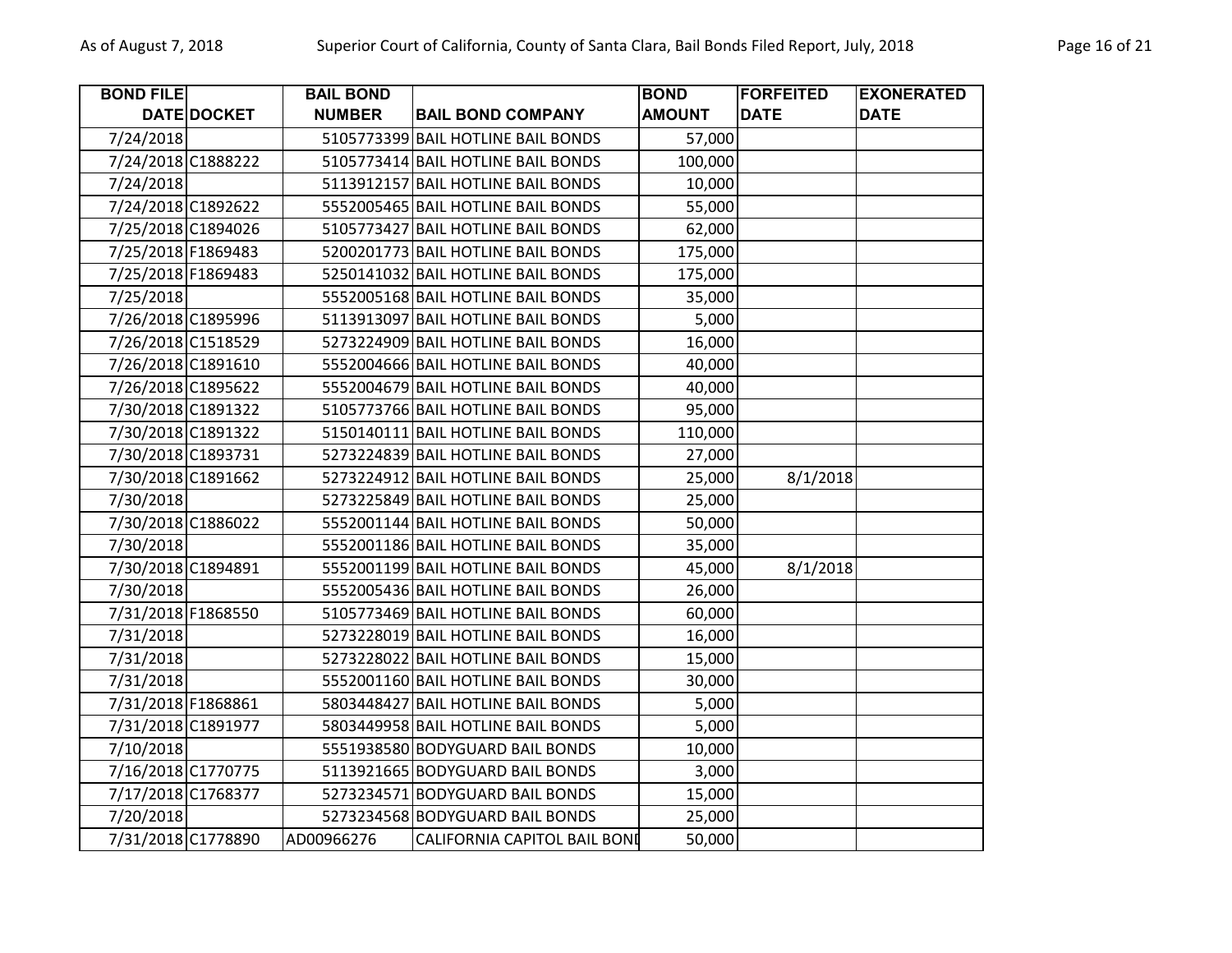| <b>BOND FILE</b>   |                    | <b>BAIL BOND</b> |                                | <b>BOND</b>   | <b>FORFEITED</b> | <b>EXONERATED</b> |
|--------------------|--------------------|------------------|--------------------------------|---------------|------------------|-------------------|
|                    | DATE DOCKET        | <b>NUMBER</b>    | <b>BAIL BOND COMPANY</b>       | <b>AMOUNT</b> | <b>DATE</b>      | <b>DATE</b>       |
| 7/30/2018          |                    | AS50213277       | <b>CASTLE BAIL BONDS</b>       | 50,000        |                  |                   |
| 7/2/2018           |                    | AS30K119685      | <b>COOPER BAIL BONDS</b>       | 25,000        |                  |                   |
|                    | 7/2/2018 C1894167  | 2018AA036930     | <b>ESPINOZA BAIL BONDS</b>     | 3,000         | 7/13/2018        |                   |
|                    | 7/2/2018 B1897704  | 2018CC014818     | <b>ESPINOZA BAIL BONDS</b>     | 15,000        |                  | 7/31/2018         |
|                    | 7/9/2018 C1888066  | 2018CC014817     | <b>ESPINOZA BAIL BONDS</b>     | 25,000        |                  |                   |
| 7/9/2018           |                    | 2018DD011565     | <b>ESPINOZA BAIL BONDS</b>     | 50,000        |                  |                   |
| 7/23/2018          |                    | 2018CC009811     | <b>ESPINOZA BAIL BONDS</b>     | 25,000        |                  |                   |
| 7/23/2018 F1868771 |                    | 2018EE005171     | <b>ESPINOZA BAIL BONDS</b>     | 100,000       |                  |                   |
|                    | 7/10/2018 C1884914 | AC00964376       | <b>GOLD CITY BAIL BONDS</b>    | 20,000        |                  |                   |
|                    | 7/2/2018 C1891071  | T5050685229      | <b>GOLDEN STATE BAIL BONDS</b> | 35,000        |                  |                   |
| 7/9/2018           |                    | T5050685228      | <b>GOLDEN STATE BAIL BONDS</b> | 25,000        |                  |                   |
| 7/10/2018          |                    | T2550690012      | <b>GOLDEN STATE BAIL BONDS</b> | 10,000        |                  |                   |
| 7/13/2018          |                    | T2550690014      | <b>GOLDEN STATE BAIL BONDS</b> | 10,000        |                  |                   |
| 7/13/2018 F1767225 |                    | T2550690015      | <b>GOLDEN STATE BAIL BONDS</b> | 20,000        |                  |                   |
| 7/16/2018          |                    | T2550690013      | <b>GOLDEN STATE BAIL BONDS</b> | 25,000        |                  |                   |
|                    | 7/18/2018 C1881713 | T1550707478      | <b>GOLDEN STATE BAIL BONDS</b> | 10,000        |                  |                   |
|                    | 7/18/2018 C1892259 | T2550707479      | <b>GOLDEN STATE BAIL BONDS</b> | 15,000        |                  |                   |
| 7/20/2018          |                    | T5050690016      | <b>GOLDEN STATE BAIL BONDS</b> | 30,000        |                  |                   |
| 7/23/2018          |                    | T550683997       | <b>GOLDEN STATE BAIL BONDS</b> | 5,000         |                  |                   |
| 7/24/2018          |                    | T2550707482      | <b>GOLDEN STATE BAIL BONDS</b> | 5,000         |                  |                   |
|                    | 7/30/2018 C1768033 | T2550707481      | <b>GOLDEN STATE BAIL BONDS</b> | 25,000        |                  |                   |
| 7/30/2018          |                    | T2550707484      | <b>GOLDEN STATE BAIL BONDS</b> | 20,000        |                  |                   |
| 7/31/2018          |                    | T5050690019      | <b>GOLDEN STATE BAIL BONDS</b> | 26,000        |                  |                   |
| 7/2/2018           |                    |                  | 5113918047 JAG BAIL BONDS, INC | 10,000        |                  |                   |
| 7/9/2018           |                    |                  | 5803421888 JAG BAIL BONDS, INC | 5,000         |                  |                   |
| 7/31/2018          |                    |                  | 5552053200 JAG BAIL BONDS, INC | 41,000        |                  |                   |
|                    | 7/18/2018 C1890939 | AH00980813       | JOSHUA VAROZZA BAIL BONDS      | 250,000       |                  |                   |
|                    | 7/25/2018 B1794901 | AD00977628       | <b>KEITH CARTER BAIL BONDS</b> | 25,000        |                  |                   |
| 7/2/2018           |                    | B514502623       | LATINO BAIL BONDS              | 50,000        |                  |                   |
| 7/16/2018          |                    | B11425649        | <b>LATINO BAIL BONDS</b>       | 10,000        |                  |                   |
| 7/23/2018          |                    | B64019682        | <b>LATINO BAIL BONDS</b>       | 5,000         |                  |                   |
|                    | 7/2/2018 C1759097  |                  | 5113830637 LE BAIL BONDS       | 10,000        |                  |                   |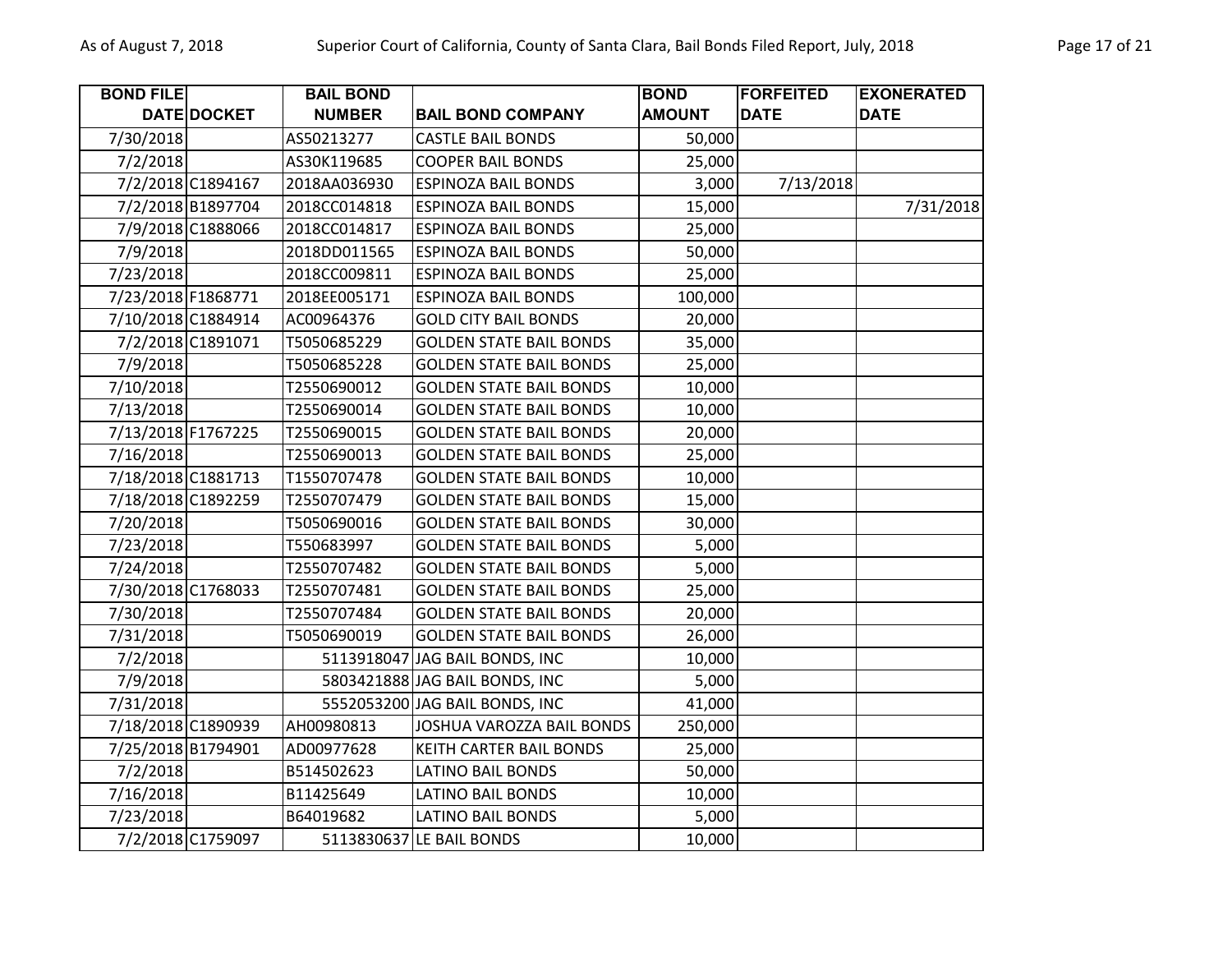| <b>BOND FILE</b> |                    | <b>BAIL BOND</b> |                          | <b>BOND</b>   | <b>FORFEITED</b> | <b>EXONERATED</b> |
|------------------|--------------------|------------------|--------------------------|---------------|------------------|-------------------|
|                  | DATE DOCKET        | <b>NUMBER</b>    | <b>BAIL BOND COMPANY</b> | <b>AMOUNT</b> | <b>DATE</b>      | <b>DATE</b>       |
|                  | 7/2/2018 C1649697  |                  | 5113830640 LE BAIL BONDS | 10,000        |                  |                   |
|                  | 7/2/2018 C1894166  |                  | 5113835731 LE BAIL BONDS | 10,000        |                  | 7/19/2018         |
|                  | 7/2/2018 B1897110  |                  | 5113835744 LE BAIL BONDS | 10,000        |                  |                   |
| 7/2/2018         |                    |                  | 5113837579 LE BAIL BONDS | 2,250         |                  |                   |
| 7/2/2018         |                    |                  | 5150134097 LE BAIL BONDS | 50,000        |                  |                   |
|                  | 7/2/2018 C1649556  |                  | 5273060828 LE BAIL BONDS | 15,000        |                  |                   |
|                  | 7/2/2018 B1897961  |                  | 5273148027 LE BAIL BONDS | 25,000        |                  |                   |
|                  | 7/2/2018 B1898241  |                  | 5273152048 LE BAIL BONDS | 25,000        |                  |                   |
|                  | 7/2/2018 C1780715  |                  | 5273168472 LE BAIL BONDS | 25,000        |                  |                   |
|                  | 7/2/2018 C1892410  |                  | 5551955330 LE BAIL BONDS | 35,000        |                  |                   |
|                  | 7/9/2018 C1884265  |                  | 5273168667 LE BAIL BONDS | 25,000        |                  |                   |
| 7/9/2018         |                    |                  | 5273168670 LE BAIL BONDS | 25,000        |                  |                   |
|                  | 7/10/2018 F1869462 |                  | 5105745743 LE BAIL BONDS | 80,000        |                  |                   |
| 7/10/2018        |                    |                  | 5273197207 LE BAIL BONDS | 25,000        |                  |                   |
| 7/12/2018        |                    |                  | 5105749444 LE BAIL BONDS | 70,000        |                  |                   |
|                  | 7/12/2018 C1894784 |                  | 5113830707 LE BAIL BONDS | 5,000         |                  |                   |
|                  | 7/16/2018 C1891630 |                  | 5273168654 LE BAIL BONDS | 25,000        |                  |                   |
|                  | 7/16/2018 C1893376 |                  | 5551955385 LE BAIL BONDS | 40,000        |                  |                   |
|                  | 7/16/2018 C1892746 |                  | 5551955413 LE BAIL BONDS | 50,000        |                  |                   |
|                  | 7/16/2018 C1892746 |                  | 5551955439 LE BAIL BONDS | 50,000        |                  |                   |
| 7/16/2018        |                    |                  | 5551955442 LE BAIL BONDS | 30,000        |                  |                   |
| 7/17/2018        |                    |                  | 5551968424 LE BAIL BONDS | 35,000        |                  |                   |
| 7/17/2018        |                    |                  | 5551968437 LE BAIL BONDS | 37,000        |                  |                   |
|                  | 7/18/2018 C1892746 |                  | 5551955398 LE BAIL BONDS | 50,000        |                  |                   |
|                  | 7/18/2018 C1892484 |                  | 5551955400 LE BAIL BONDS | 55,000        |                  |                   |
|                  | 7/18/2018 C1892746 |                  | 5551968453 LE BAIL BONDS | 50,000        |                  |                   |
| 7/19/2018        |                    |                  | 5273168641 LE BAIL BONDS | 25,000        |                  |                   |
| 7/23/2018        |                    |                  | 5273168539 LE BAIL BONDS | 25,000        |                  |                   |
| 7/23/2018        |                    |                  | 5273197210 LE BAIL BONDS | 25,000        |                  |                   |
| 7/23/2018        |                    |                  | 5551976542 LE BAIL BONDS | 50,000        |                  |                   |
|                  | 7/27/2018 C1892746 |                  | 5551968408 LE BAIL BONDS | 50,000        |                  |                   |
|                  | 7/30/2018 C1893374 |                  | 5551946819 LE BAIL BONDS | 30,000        |                  |                   |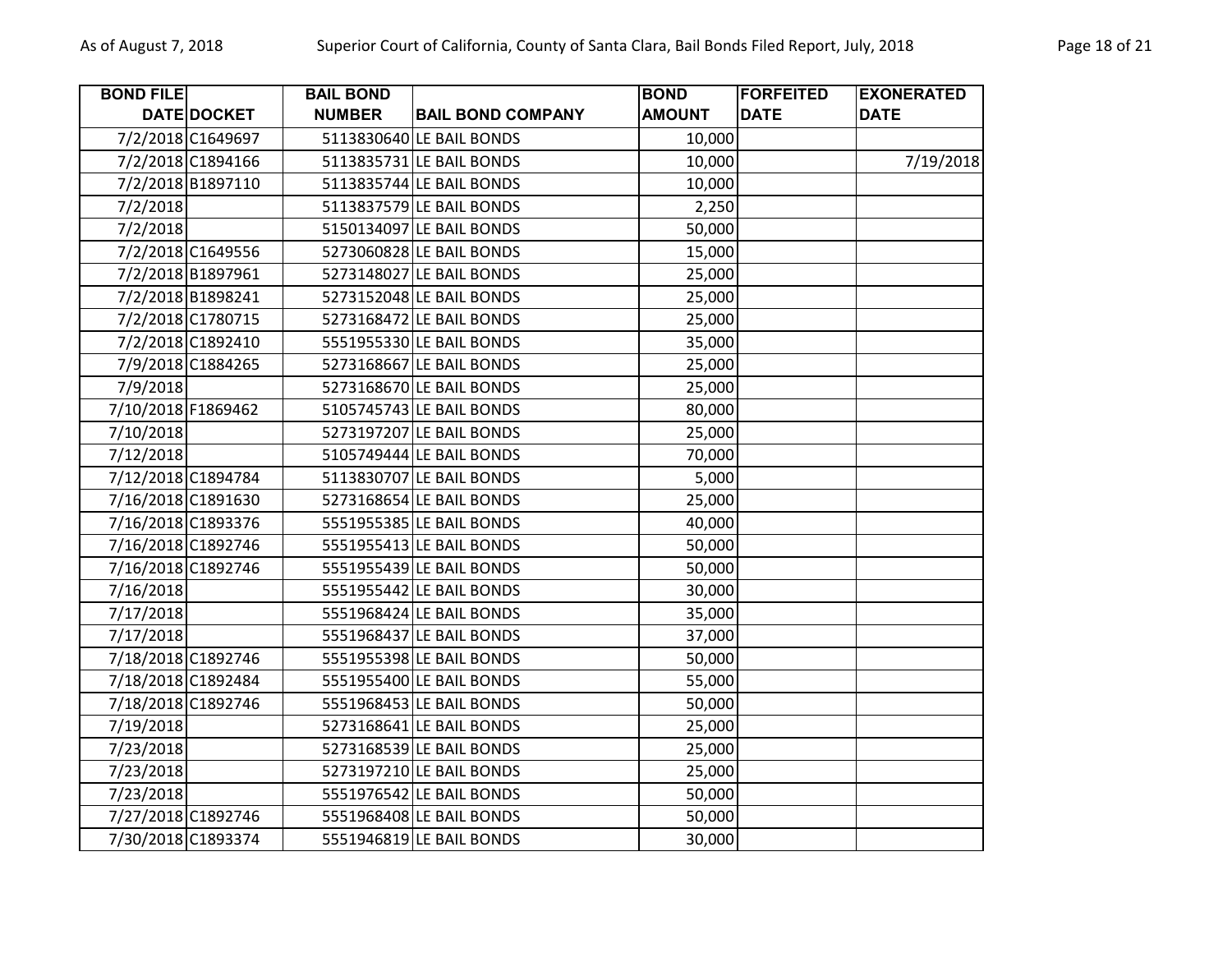| <b>BOND FILE</b>   |                    | <b>BAIL BOND</b> |                               | <b>BOND</b>   | <b>FORFEITED</b> | <b>EXONERATED</b> |
|--------------------|--------------------|------------------|-------------------------------|---------------|------------------|-------------------|
|                    | DATE DOCKET        | <b>NUMBER</b>    | <b>BAIL BOND COMPANY</b>      | <b>AMOUNT</b> | <b>DATE</b>      | <b>DATE</b>       |
|                    | 7/30/2018 C1892746 |                  | 5551955372 LE BAIL BONDS      | 50,000        |                  |                   |
| 7/31/2018          |                    |                  | 5551988150 LE BAIL BONDS      | 25,000        |                  |                   |
|                    | 7/2/2018 C1884853  | AS15509161       | <b>LUNA BAIL BONDS</b>        | 10,000        |                  |                   |
| 7/2/2018           |                    | AS15509167       | <b>LUNA BAIL BONDS</b>        | 10,000        |                  |                   |
| 7/3/2018           |                    | AS50210629       | <b>LUNA BAIL BONDS</b>        | 26,000        |                  |                   |
| 7/6/2018           |                    | AS25280325       | <b>LUNA BAIL BONDS</b>        | 25,000        |                  |                   |
| 7/9/2018           |                    | AS25280326       | <b>LUNA BAIL BONDS</b>        | 20,000        |                  |                   |
| 7/10/2018          |                    | AS15511370       | <b>LUNA BAIL BONDS</b>        | 15,000        |                  |                   |
| 7/10/2018          |                    | AS50210630       | <b>LUNA BAIL BONDS</b>        | 50,000        |                  |                   |
| 7/12/2018          |                    | AS15511375       | <b>LUNA BAIL BONDS</b>        | 10,000        |                  |                   |
|                    | 7/13/2018 C1894536 | AS25283016       | <b>LUNA BAIL BONDS</b>        | 20,000        |                  |                   |
|                    | 7/13/2018 C1894741 | AS50210633       | <b>LUNA BAIL BONDS</b>        | 35,000        |                  |                   |
| 7/16/2018          |                    | AS25283018       | <b>LUNA BAIL BONDS</b>        | 20,000        |                  |                   |
|                    | 7/16/2018 C1882072 | AS50210631       | LUNA BAIL BONDS               | 30,000        |                  |                   |
| 7/16/2018          |                    | AS50210634       | <b>LUNA BAIL BONDS</b>        | 35,000        |                  |                   |
| 7/17/2018          |                    | AS50210632       | <b>LUNA BAIL BONDS</b>        | 35,000        |                  |                   |
|                    | 7/18/2018 B1897960 | AS15509170       | <b>LUNA BAIL BONDS</b>        | 7,500         |                  |                   |
| 7/18/2018 F1869525 |                    | AS25283022       | <b>LUNA BAIL BONDS</b>        | 25,000        |                  |                   |
| 7/30/2018 C1896313 |                    | AS25283571       | LUNA BAIL BONDS               | 25,000        |                  |                   |
| 7/30/2018          |                    | AS25283574       | <b>LUNA BAIL BONDS</b>        | 25,000        |                  |                   |
| 7/30/2018          |                    | AS25283575       | <b>LUNA BAIL BONDS</b>        | 25,000        |                  |                   |
| 7/31/2018          |                    | AS25283576       | <b>LUNA BAIL BONDS</b>        | 25,000        |                  |                   |
|                    | 7/27/2018 C1890090 | AF00966565       | <b>MARK GARCIA BAIL BONDS</b> | 60,000        |                  |                   |
|                    | 7/16/2018 C1893392 | IS500K6816       | <b>METRO ONE BAIL BONDS</b>   | 500,000       |                  |                   |
|                    | 7/17/2018 C1646443 | 2018AA062389     | POWER BAIL BONDS              | 5,000         |                  |                   |
|                    | 7/27/2018 C1887315 | 2018FF000423     | POWER BAIL BONDS              | 125,000       |                  |                   |
|                    | 7/2/2018 C1891705  | A152217988       | <b>PREMIERE BAIL BONDS</b>    | 15,000        |                  |                   |
| 7/5/2018           |                    | A510004161       | <b>PREMIERE BAIL BONDS</b>    | 25,000        |                  |                   |
| 7/5/2018           |                    | A510004464       | PREMIERE BAIL BONDS           | 25,000        |                  |                   |
|                    | 7/9/2018 C1770194  | A152217484       | PREMIERE BAIL BONDS           | 10,000        |                  |                   |
| 7/9/2018           |                    | A1H0002264       | PREMIERE BAIL BONDS           | 25,000        |                  |                   |
|                    | 7/9/2018 C1632887  | A310004101       | <b>PREMIERE BAIL BONDS</b>    | 25,000        |                  |                   |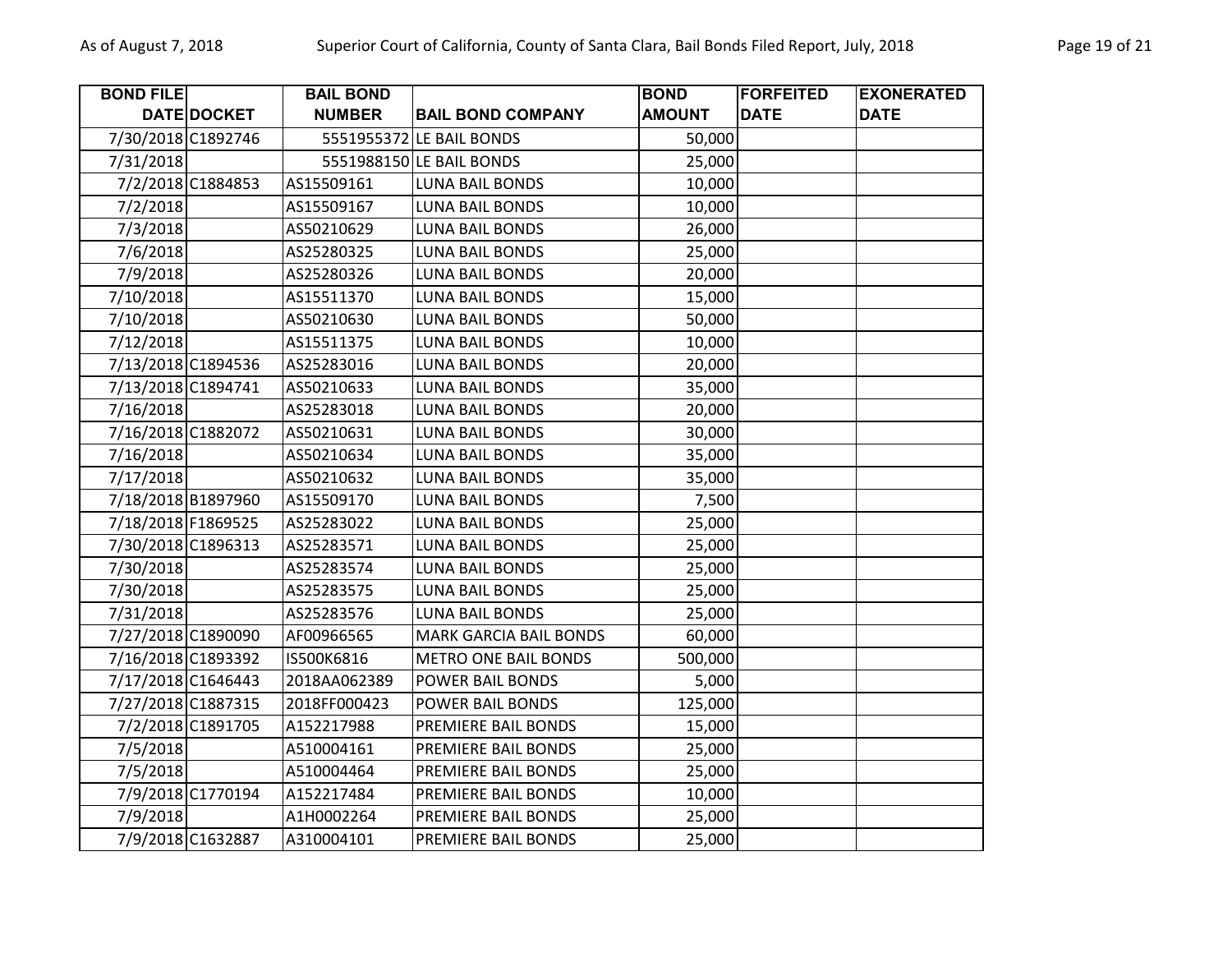| <b>BOND FILE</b> |                    | <b>BAIL BOND</b> |                                       | <b>BOND</b>   | <b>FORFEITED</b> | <b>EXONERATED</b> |
|------------------|--------------------|------------------|---------------------------------------|---------------|------------------|-------------------|
|                  | DATE DOCKET        | <b>NUMBER</b>    | <b>BAIL BOND COMPANY</b>              | <b>AMOUNT</b> | <b>DATE</b>      | <b>DATE</b>       |
|                  | 7/12/2018 C1892751 | A152217642       | PREMIERE BAIL BONDS                   | 10,000        |                  |                   |
| 7/12/2018        |                    | A310004102       | PREMIERE BAIL BONDS                   | 25,000        |                  |                   |
| 7/16/2018        |                    | A510004403       | PREMIERE BAIL BONDS                   | 50,000        |                  |                   |
|                  | 7/20/2018 C1889703 | A310004161       | PREMIERE BAIL BONDS                   | 20,000        |                  |                   |
| 7/23/2018        |                    | A510004844       | PREMIERE BAIL BONDS                   | 25,000        |                  |                   |
|                  | 7/24/2018 C1892142 | A152217310       | PREMIERE BAIL BONDS                   | 10,000        |                  |                   |
|                  | 7/25/2018 C1890680 | A152217311       | PREMIERE BAIL BONDS                   | 5,000         |                  |                   |
|                  | 7/25/2018 C1768167 | A152217485       | PREMIERE BAIL BONDS                   | 5,000         |                  |                   |
|                  | 7/25/2018 C1888363 | A510004461       | PREMIERE BAIL BONDS                   | 750           |                  |                   |
|                  | 7/27/2018 C1893095 | A310004238       | PREMIERE BAIL BONDS                   | 25,000        |                  |                   |
|                  | 7/30/2018 C1892268 | A1H0002208       | PREMIERE BAIL BONDS                   | 70,000        |                  |                   |
|                  | 7/30/2018 C1895698 | A1H0002596       | PREMIERE BAIL BONDS                   | 85,000        |                  |                   |
| 7/17/2018        |                    | 2018FF000060     | RAMIREZ BAIL BONDS                    | 20,000        |                  |                   |
|                  | 7/3/2018 C1366028  | AC00974158       | <b>REIDY BAIL BONDS</b>               | 15,000        | 7/17/2018        |                   |
|                  | 7/5/2018 C1644462  |                  | 5273244453 ROBIN JOHN RUTT BAIL BONDS | 15,000        | 7/9/2018         |                   |
|                  | 7/3/2018 C1498090  | 2018DD006962     | <b>TAPOUT BAIL BONDS</b>              | 50,000        | 8/3/2018         |                   |
| 7/10/2018        |                    | 2018CC009075     | <b>TAPOUT BAIL BONDS</b>              | 25,000        |                  |                   |
| 7/10/2018        |                    | 2018DD011533     | <b>TAPOUT BAIL BONDS</b>              | 40,000        |                  |                   |
|                  | 7/13/2018 C1772866 | 2018EE004765     | <b>TAPOUT BAIL BONDS</b>              | 100,000       |                  |                   |
|                  | 7/24/2018 C1895876 | 2018CC016871     | <b>TAPOUT BAIL BONDS</b>              | 15,000        |                  |                   |
|                  | 7/30/2018 C1482566 | 2018BB002933     | <b>TAPOUT BAIL BONDS</b>              | 10,000        |                  |                   |
|                  | 7/30/2018 C1894347 | 2018BB021026     | <b>TAPOUT BAIL BONDS</b>              | 10,000        |                  |                   |
|                  | 7/30/2018 C1512045 | 2018CC002253     | <b>TAPOUT BAIL BONDS</b>              | 25,000        |                  |                   |
|                  | 7/30/2018 C1779827 | 2018CC002254     | <b>TAPOUT BAIL BONDS</b>              | 30,000        |                  |                   |
|                  | 7/30/2018 C1527269 | 2018CC009073     | <b>TAPOUT BAIL BONDS</b>              | 5,000         |                  |                   |
|                  | 7/30/2018 C1895527 | 2018CC009370     | <b>TAPOUT BAIL BONDS</b>              | 5,000         |                  |                   |
|                  | 7/30/2018 C1892593 | 2018EE006351     | <b>TAPOUT BAIL BONDS</b>              | 75,000        |                  |                   |
|                  | 7/16/2018 C1894235 |                  | 5105736376 VERONICA MELERO BAIL BONDS | 50,000        |                  |                   |
| 7/2/2018         |                    | A310003685       | <b>VU BAIL BONDS</b>                  | 25,000        |                  |                   |
| 7/9/2018         |                    | A152217576       | <b>VU BAIL BONDS</b>                  | 10,000        |                  |                   |
|                  | 7/9/2018 C1884265  | A310003686       | <b>VU BAIL BONDS</b>                  | 25,000        |                  |                   |
| 7/17/2018        |                    | A152217577       | <b>VU BAIL BONDS</b>                  | 10,000        |                  |                   |